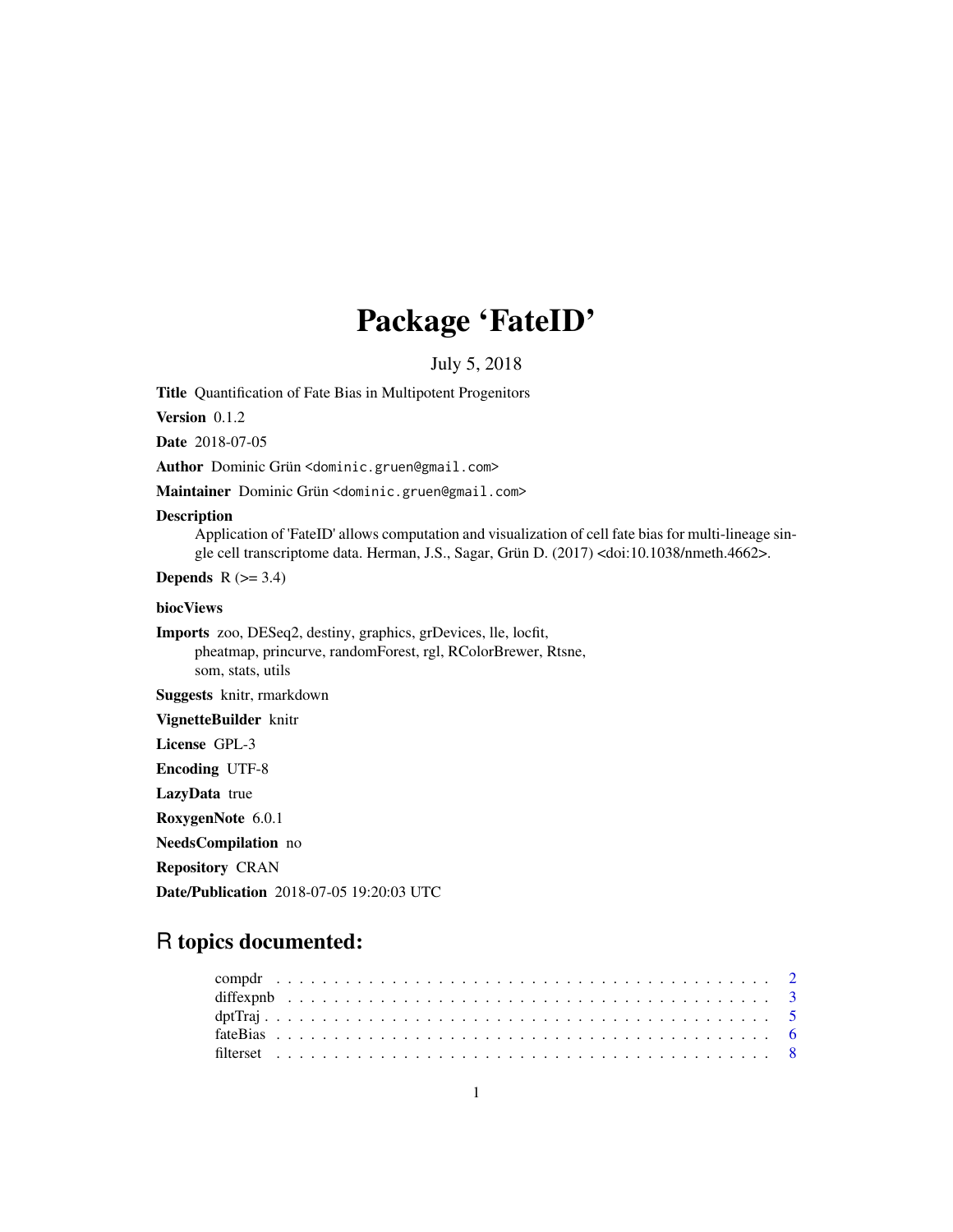#### <span id="page-1-0"></span>2 compdrate the component of the component of the component of the component of the component of the component of the component of the component of the component of the component of the component of the component of the co

| Index |  |
|-------|--|
|       |  |
|       |  |
|       |  |
|       |  |
|       |  |
|       |  |
|       |  |
|       |  |
|       |  |
|       |  |
|       |  |
|       |  |
|       |  |

compdr *Computation of dimensional reduction representations*

# Description

This function computes dimensional reduction representations to a specified number of dimensions using a number of different algorithms: t-SNE, cmd, lle, diffusion maps

#### Usage

```
compdr(x, z = NULL, m = c("tsne", "cmd", "dm", "lle"), k = c(2, 3),lle.n = 30, dm.sigma = 1000, dm.distance = "euclidean",
  tsne.perplexity = 30, seed = 12345)
```

| X | expression data frame with genes as rows and cells as columns. Gene IDs should<br>be given as row names and cell IDs should be given as column names. This can<br>be a reduced expression table only including the features (genes) to be used in<br>the analysis.                                                                                          |
|---|-------------------------------------------------------------------------------------------------------------------------------------------------------------------------------------------------------------------------------------------------------------------------------------------------------------------------------------------------------------|
| Z | Matrix containing cell-to-cell distances to be used in the fate bias computation.<br>Default is NULL. In this case, a correlation-based distance is computed from x by<br>$1 - \text{cor}(x)$                                                                                                                                                               |
| m | a vector of dimensional reduction representations to be computed. By default,<br>the following representations are computed: 11e (locally-linear embedding),<br>cmd (classical multidimensional scaling), dm (diffusion map), tsne (t-SNE map).<br>The default value of m is c("11e", "cmd", "dm", "tsne"). Any subset of these<br>methods can be selected. |
| k | vector of integers representing the dimensions for which the dimensional reduc-<br>tion representations will be computed. Default value is $c(2,3)$ .                                                                                                                                                                                                       |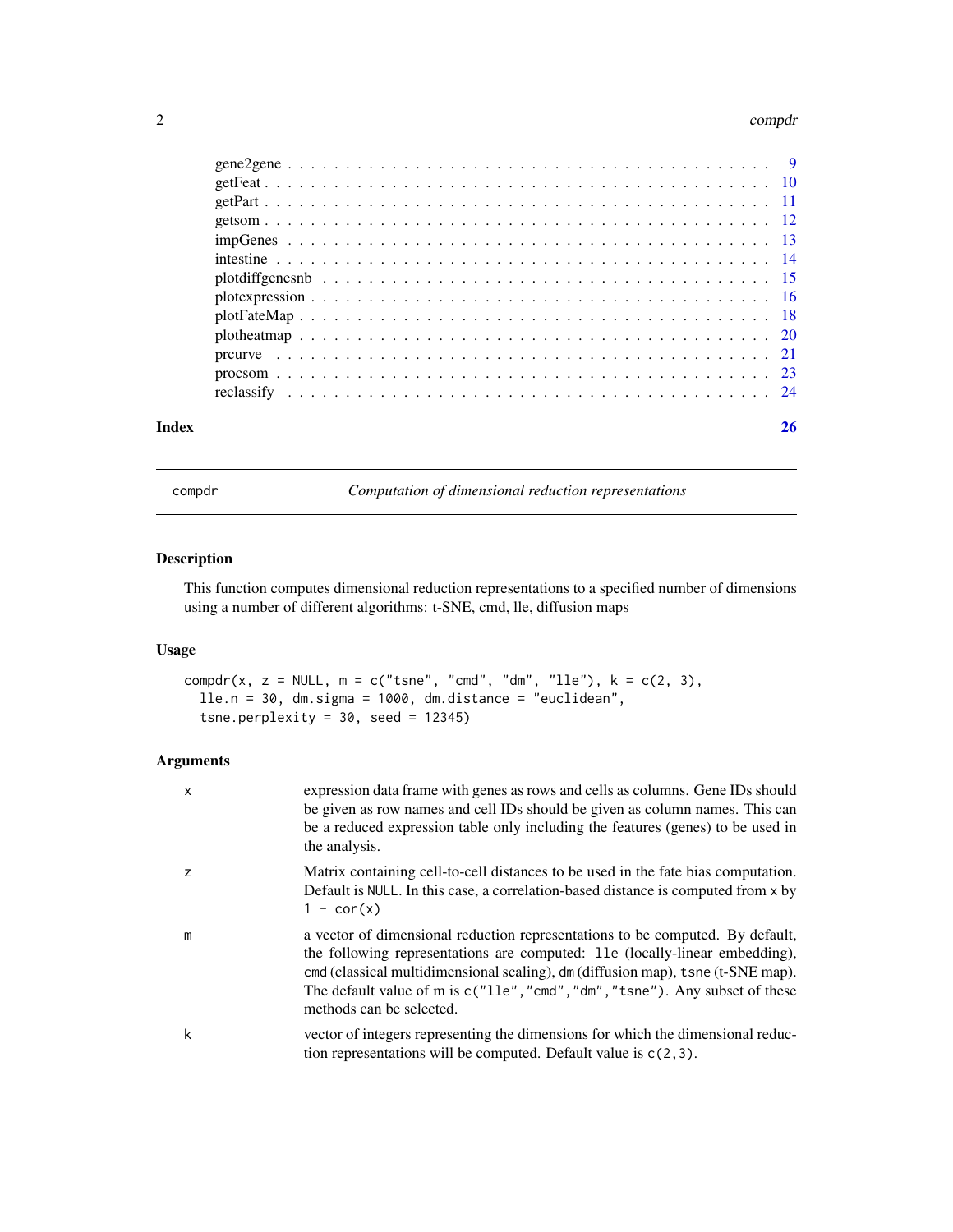#### <span id="page-2-0"></span>diffexpnb 3

| lle.n           | integer number for the number of neighbours used in the 11e algorithm. Default<br>value is 30.                                                                                      |
|-----------------|-------------------------------------------------------------------------------------------------------------------------------------------------------------------------------------|
| dm.sigma        | parameter for the computation of the diffusion maps with the destiny package.<br>See https://bioconductor.org/packages/devel/bioc/html/destiny.html.<br>Default value is 1000.      |
| dm.distance     | parameter for the computation of the diffusion maps with the destiny package.<br>See https://bioconductor.org/packages/devel/bioc/html/destiny.html.<br>Default value is euclidean. |
| tsne.perplexity |                                                                                                                                                                                     |
|                 | positive number. Perplexity used in the t-SNE computation. Default value is 30.                                                                                                     |
| seed            | integer seed for initialization. If equal to NULL then each run will yield slightly<br>different results due to the randomness of the random forest algorithm. Default<br>is NULL   |

# Value

A two-dimensional list with the dimensional reduction representation stored as data frames as components. Component names for the first dimension are given by one of the following algorithms:

| 11e  | locally linear embedding calculated by the lle function from the lle package.                 |
|------|-----------------------------------------------------------------------------------------------|
| cmd  | classical multidimensional scaling computed by the cmdscale function of the<br>stats package. |
| dm   | diffusion map computed by the DiffusionMap function of the <b>destiny</b> package.            |
| tsne | t-SNE map computed by the Rtsne function of the <b>Rtsne</b> package.                         |

Component names of the second dimension are a concatenation of a capital D and an integer number of the dimension. There is one component for each dimension in k.

# Examples

```
x <- intestine$x
dr <- compdr(x,z=NULL,m="cmd",k=2,lle.n=30,dm.sigma=1000,dm.distance="euclidean",tsne.perplexity=30)
plot(dr[["cmd"]][["D2"]],pch=20,col="grey")
```
diffexpnb *Function for differential expression analysis*

# Description

This function performs differential expression analysis between two sets of single cell transcriptomes. The inference is based on a noise model or relies on the DESeq2 approach.

#### Usage

```
diffexph(x, A, B, DESeq = FALSE, method = "pooled", norm = FALSE,vfit = NULL, locreg = FALSE, ...)
```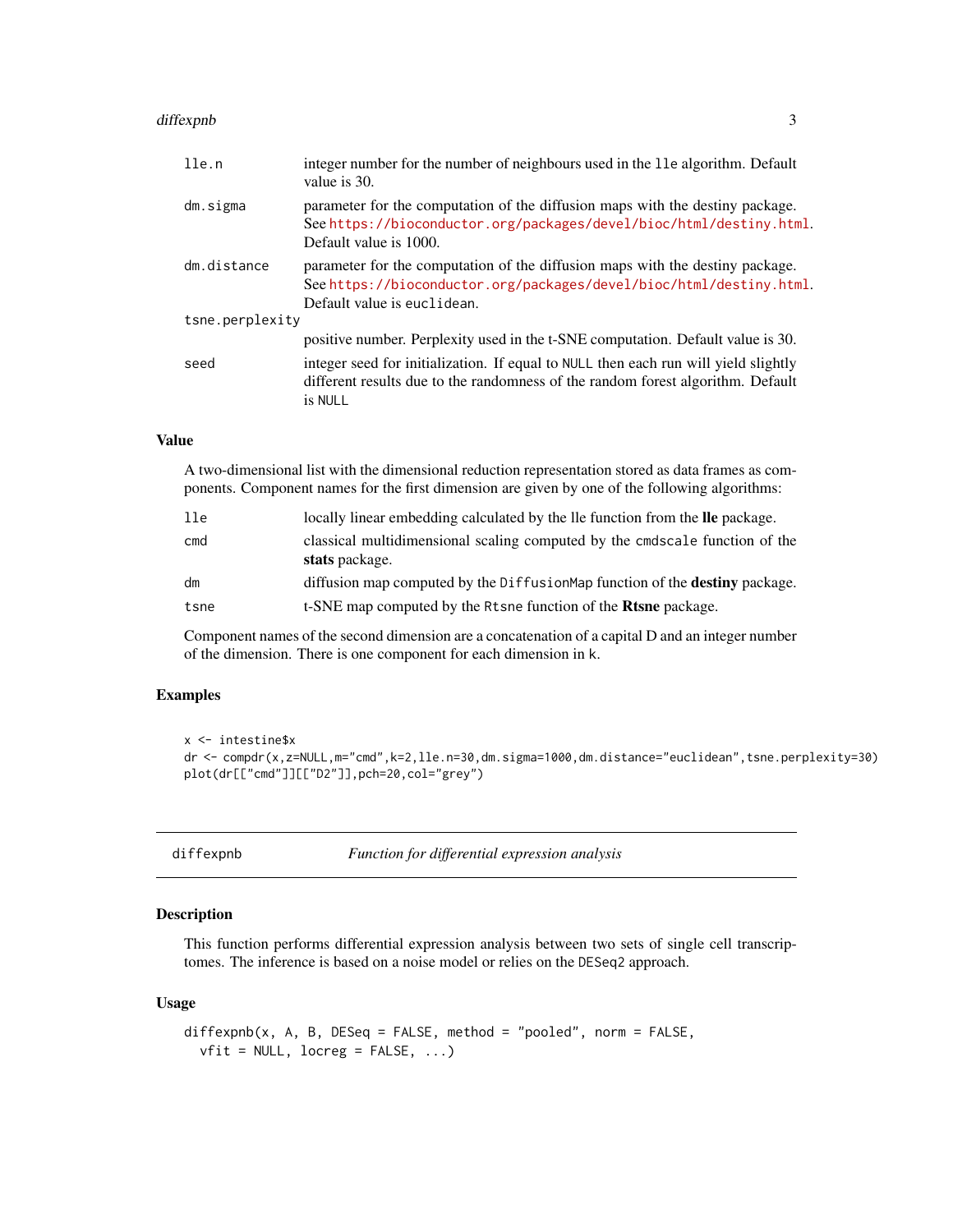# Arguments

| X            | expression data frame with genes as rows and cells as columns. Gene IDs should<br>be given as row names and cell IDs should be given as column names. This can<br>be a reduced expression table only including the features (genes) to be used<br>in the analysis. This input has to be provided if g (see below) is given and<br>corresponds to a valid gene ID, i. e. one of the rownames of x. The default<br>value is NULL. In this case, cluster identities are highlighted in the plot. |
|--------------|-----------------------------------------------------------------------------------------------------------------------------------------------------------------------------------------------------------------------------------------------------------------------------------------------------------------------------------------------------------------------------------------------------------------------------------------------------------------------------------------------|
| A            | vector of cell IDs corresponding column names of x. Differential expression in<br>set A versus set B will be evaluated.                                                                                                                                                                                                                                                                                                                                                                       |
| B            | vector of cell IDs corresponding column names of x. Differential expression in<br>set A versus set B will be evaluated.                                                                                                                                                                                                                                                                                                                                                                       |
| <b>DESeq</b> | logical value. If TRUE, then DESeq2 is used for the inference of differentially<br>expressed genes. In this case, it is recommended to provide non-normalized<br>input data x. Default value is FALSE                                                                                                                                                                                                                                                                                         |
| method       | either "per-condition" or "pooled". If DESeq is not used, this parameter deter-<br>mines, if the noise model is fitted for each set separately ("per-condition") or for<br>the pooled set comprising all cells in A and B. Default value is "pooled".                                                                                                                                                                                                                                         |
| norm         | logical value. If TRUE then the total transcript count in each cell is normalized to<br>the minimum number of transcripts across all cells in set A and B. Default value<br>is FAI SF.                                                                                                                                                                                                                                                                                                        |
| vfit         | function describing the background noise model. Inference of differentially ex-<br>pressed genes can be performed with a user-specified noise model describing<br>the expression variance as a function of the mean expression. Default value is<br>NULL.                                                                                                                                                                                                                                     |
| locreg       | logical value. If FALSE then regression of a second order polynomial is perfomed<br>to determine the relation of variance and mean. If TRUE a local regression is<br>performed instead. Default value is FALSE.                                                                                                                                                                                                                                                                               |
| $\cdots$     | additional arguments to be passed to the low level function DESeqDataSetFromMatrix.                                                                                                                                                                                                                                                                                                                                                                                                           |

# Value

If DESeq equals TRUE, the function returns the output of DESeq2. In this case list of the following two components is returned:

| cds | object returned by the <b>DESeq2</b> function DESeqDataSetFromMatrix.                                                                                                                                                                                                                                                                                |
|-----|------------------------------------------------------------------------------------------------------------------------------------------------------------------------------------------------------------------------------------------------------------------------------------------------------------------------------------------------------|
| res | data frame containing the results of the <b>DESeq2</b> analysis.                                                                                                                                                                                                                                                                                     |
|     | Otherwise, a list of three components is returned:                                                                                                                                                                                                                                                                                                   |
| vf1 | a data frame of three columns, indicating the mean m, the variance v and the<br>fitted variance vm for set A.                                                                                                                                                                                                                                        |
| vf2 | a data frame of three columns, indicating the mean $m$ , the variance $v$ and the<br>fitted variance ym for set B.                                                                                                                                                                                                                                   |
| res | a data frame with the results of the differential gene expression analysis with the<br>structure of the DESeq output, displaying mean expression of the two sets, fold<br>change and log2 fold change between the two sets, the p-value for differential<br>expression (pval) and the Benjamini-Hochberg corrected false discovery rate<br>$(pad)$ . |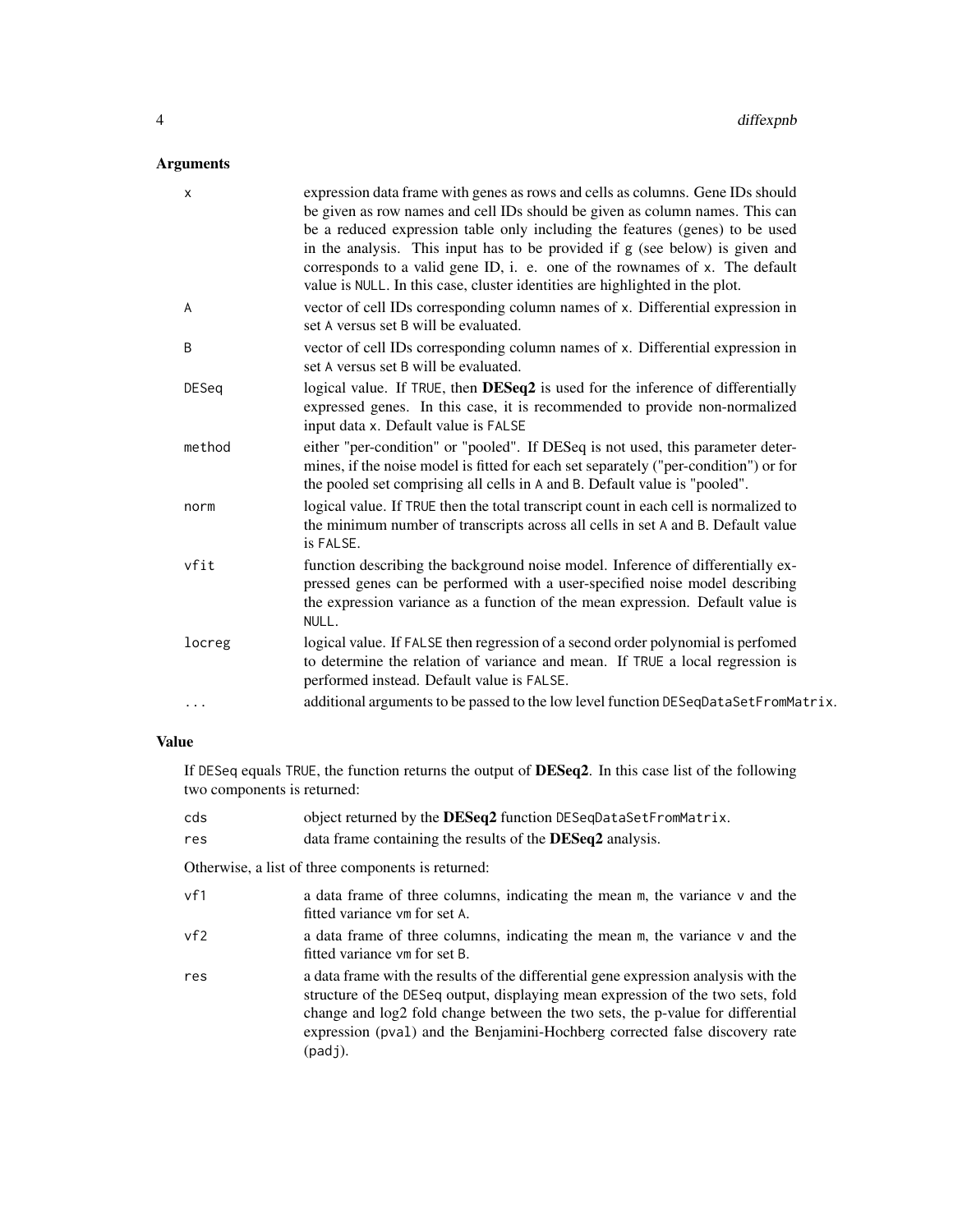#### <span id="page-4-0"></span>dptTraj 500 % de 100 % de 100 % de 100 % de 100 % de 100 % de 100 % de 100 % de 100 % de 100 % de 100 % de 100

# Examples

```
x <- intestine$x
y <- intestine$y
v <- intestine$v
tar < c(6, 9, 13)fb <- fateBias(x,y,tar,z=NULL,minnr=5,minnrh=10,nbfactor=5,use.dist=FALSE,seed=NULL,nbtree=NULL)
thr <-3A <- rownames(fb$probs)[fb$probs[,"t6"] > .3]
B <- rownames(fb$probs)[fb$probs[,"t13"] > .3]
de <- diffexpnb(v,A=A,B=B)
```
dptTraj *Inferenence of diffusion pseudotime (DPT) for all cells on a differentiation trajectory*

# Description

This function computes a pseudo-temporal ordering of cells reflecting the differentiation projects by using the DPT function from the destiny package.

#### Usage

```
dptTraj(x, y, fb, trthr = NULL, distance = "euclidean", sigma = 1000, \ldots)
```

| $\mathsf{x}$ | expression data frame with genes as rows and cells as columns. Gene IDs should<br>be given as row names and cell IDs should be given as column names. This can<br>be a reduced expression table only including the features (genes) to be used in<br>the analysis.                                      |
|--------------|---------------------------------------------------------------------------------------------------------------------------------------------------------------------------------------------------------------------------------------------------------------------------------------------------------|
| У            | clustering partition. A vector with an integer cluster number for each cell. The<br>order of the cells has to be the same as for the columns of x.                                                                                                                                                      |
| fb           | fateBias object returned by the function fateBias.                                                                                                                                                                                                                                                      |
| trthr        | real value representing the threshold of the fraction of random forest votes re-<br>quired for the inclusion of a given cell for the derivation of the diffusion pseu-<br>dotime. If NULL then only cells with a significant fate bias $>1$ are included for<br>each trajectory. Default value is NULL. |
| distance     | parameter for the computation of the underlying diffusion map computed by the<br>function DiffusionMap from the destiny package. Default value is euclidean.                                                                                                                                            |
| sigma        | parameter for the computation of the underlying diffusion map computed by the<br>function DiffusionMap from the destiny package. Default value is 1000.                                                                                                                                                 |
| $\ddotsc$    | additional arguments to be passed to the low level function DiffusionMap.                                                                                                                                                                                                                               |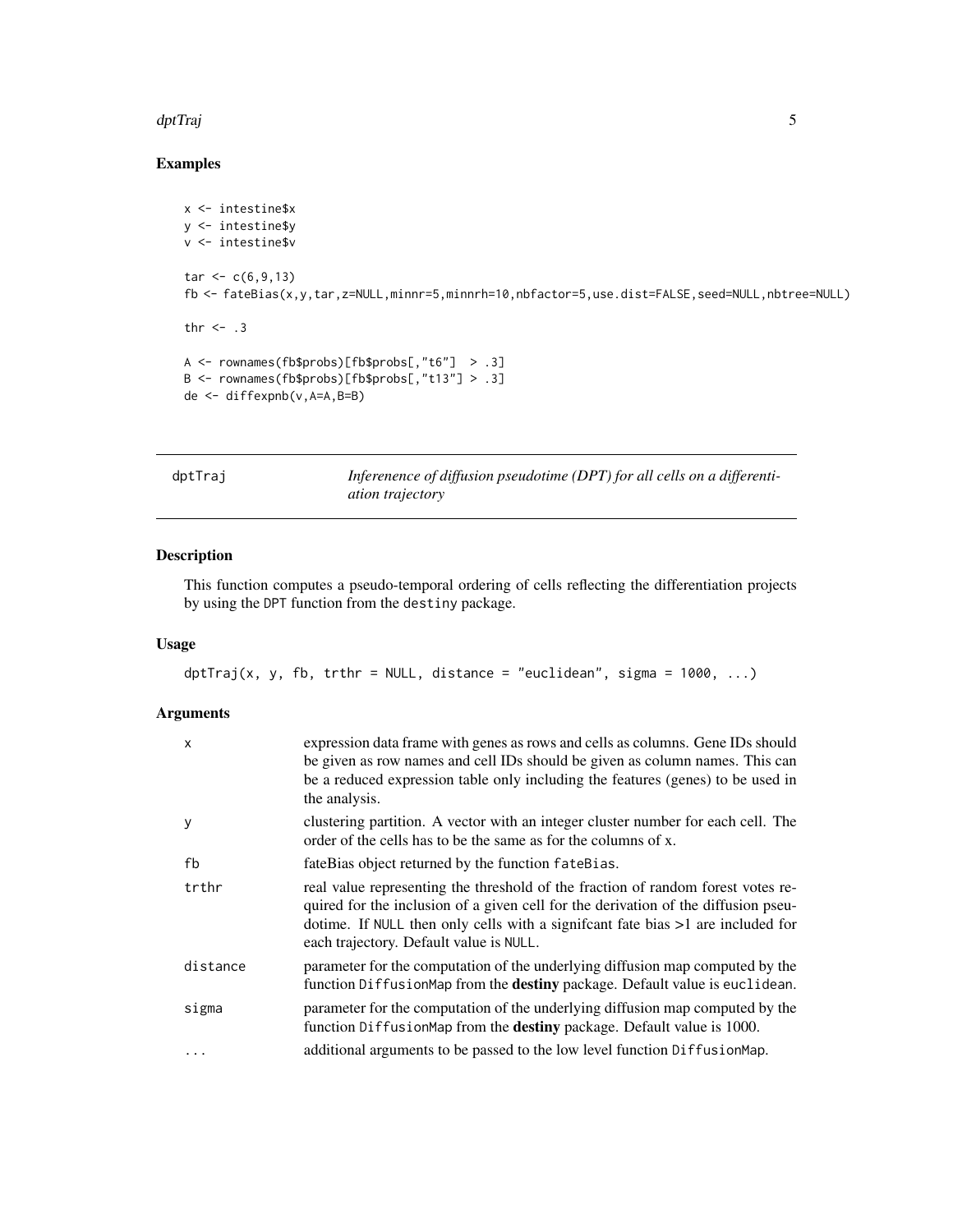### <span id="page-5-0"></span>Details

The function orders all cells assigned to a differentiation trajectory with a significant fate bias >1 or a probability greater trthr for a trajectory, respectively, by diffusion pseudotime.

#### Value

trc A list of ordered cell IDs for each trajectory giving rise to one of the targer clusters in fb

#### Examples

```
x <- intestine$x
y <- intestine$y
tar < c(6, 9, 13)fb <- fateBias(x,y,tar,z=NULL,minnr=5,minnrh=10,nbfactor=5,use.dist=FALSE,seed=NULL,nbtree=NULL)
dr <- compdr(x,z=NULL,m="cmd",k=2,lle.n=30,dm.sigma=1000,dm.distance="euclidean",tsne.perplexity=30)
trc <- dptTraj(x,y,fb,trthr=.25,distance="euclidean",sigma=1000)
```
fateBias *Computation of fate bias*

#### Description

This function computes fate biases for single cells based on expression data from a single cell sequencing experiment. It requires a clustering partition and a target cluster representing a commited state for each trajectory.

#### Usage

```
fateBias(x, y, tar, z = NULL, minnr = 5, minnrh = 10, nbfactor = 5,
 use.dist = FALSE, seed = NULL, white = NULL, ...
```

| $\mathsf{x}$ | expression data frame with genes as rows and cells as columns. Gene IDs should<br>be given as row names and cell IDs should be given as column names. This can<br>be a reduced expression table only including the features (genes) to be used in<br>the analysis.                                      |
|--------------|---------------------------------------------------------------------------------------------------------------------------------------------------------------------------------------------------------------------------------------------------------------------------------------------------------|
| <b>y</b>     | clustering partition. A vector with an integer cluster number for each cell. The<br>order of the cells has to be the same as for the columns of x.                                                                                                                                                      |
| tar          | vector of integers representing target cluster numbers. Each element of tar<br>corresponds to a cluster of cells committed towards a particular mature state.<br>One cluster per different cell lineage has to be given and is used as a starting<br>point for learning the differentiation trajectory. |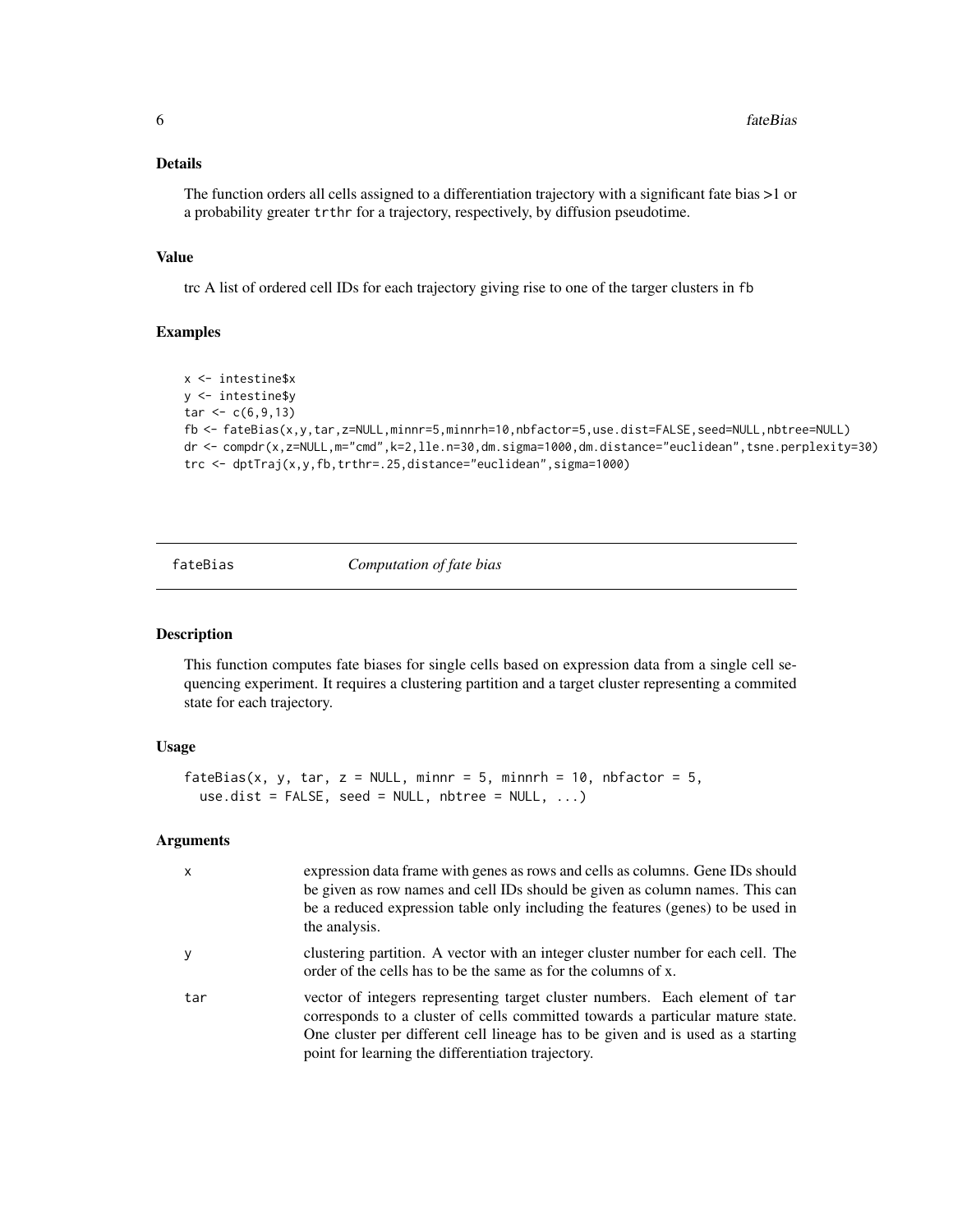| Z        | Matrix containing cell-to-cell distances to be used in the fate bias computation.<br>Default is NULL. In this case, a correlation-based distance is computed from x by<br>$1 - cor(x)$                                                                                                                                                                                                        |
|----------|-----------------------------------------------------------------------------------------------------------------------------------------------------------------------------------------------------------------------------------------------------------------------------------------------------------------------------------------------------------------------------------------------|
| minnr    | integer number of cells per target cluster to be selected for classification (test<br>set) in each round of training. For each target cluster, the minnr cells with the<br>highest similarity to a cell in the training set are selected for classification. If z<br>is not NULL it is used as the similarity matrix for this step. Otherwise, $1$ -cor $(x)$<br>is used. Default value is 5. |
| minnrh   | integer number of cells from the training set used for classification. From each<br>training set, the minnrh cells with the highest similarity to the training set are<br>selected. If z is not NULL it is used as the similarity matrix for this step. Default<br>value is 10.                                                                                                               |
| nbfactor | positive integer number. Determines the number of trees grown for each random<br>forest. The number of trees is given by the number of columns of th training set<br>multiplied by nbfactor. Default value is 5.                                                                                                                                                                              |
| use.dist | logical value. If TRUE then the distance matrix is used as feature matrix (i. e. z<br>if not equal to NULL and 1-cor(x) otherwise). If FALSE, gene expression values<br>in x are used. Default is FALSE.                                                                                                                                                                                      |
| seed     | integer seed for initialization. If equal to NULL then each run will yield slightly<br>different results due to the radomness of the random forest algorithm. Default is<br><b>NULL</b>                                                                                                                                                                                                       |
| nbtree   | integer value. If given, it specifies the number of trees for each random forest<br>explicitely. Default is NULL.                                                                                                                                                                                                                                                                             |
| .        | additional arguments to be passed to the low level function randomForest.                                                                                                                                                                                                                                                                                                                     |

# Details

The bias is computed as the ratio of the number of random forest votes for a trajectory and the number of votes for the trajectory with the second largest number of votes. By this means only the trajectory with the largest number of votes will receive a bias >1. The siginifcance is computed based on counting statistics on the difference in the number of votes. A significant bias requires a p-value < 0.05. Cells are assigned to a trajectory if they exhibit a significant bias >1 for this trajectory.

#### Value

A list with the following three components:

| probs | a data frame with the fraction of random forest votes for each cell. Columns<br>represent the target clusters. Column names are given by a concatenation of t<br>and target cluster number.   |
|-------|-----------------------------------------------------------------------------------------------------------------------------------------------------------------------------------------------|
| votes | a data frame with the number of random forest votes for each cell. Columns<br>represent the target clusters. Column names are given by a concatenation of t<br>and target cluster number.     |
| tr    | list of vectors. Each component contains the IDs of all cells on the trajectory to<br>a given target cluster. Component names are given by a concatenation of t and<br>target cluster number. |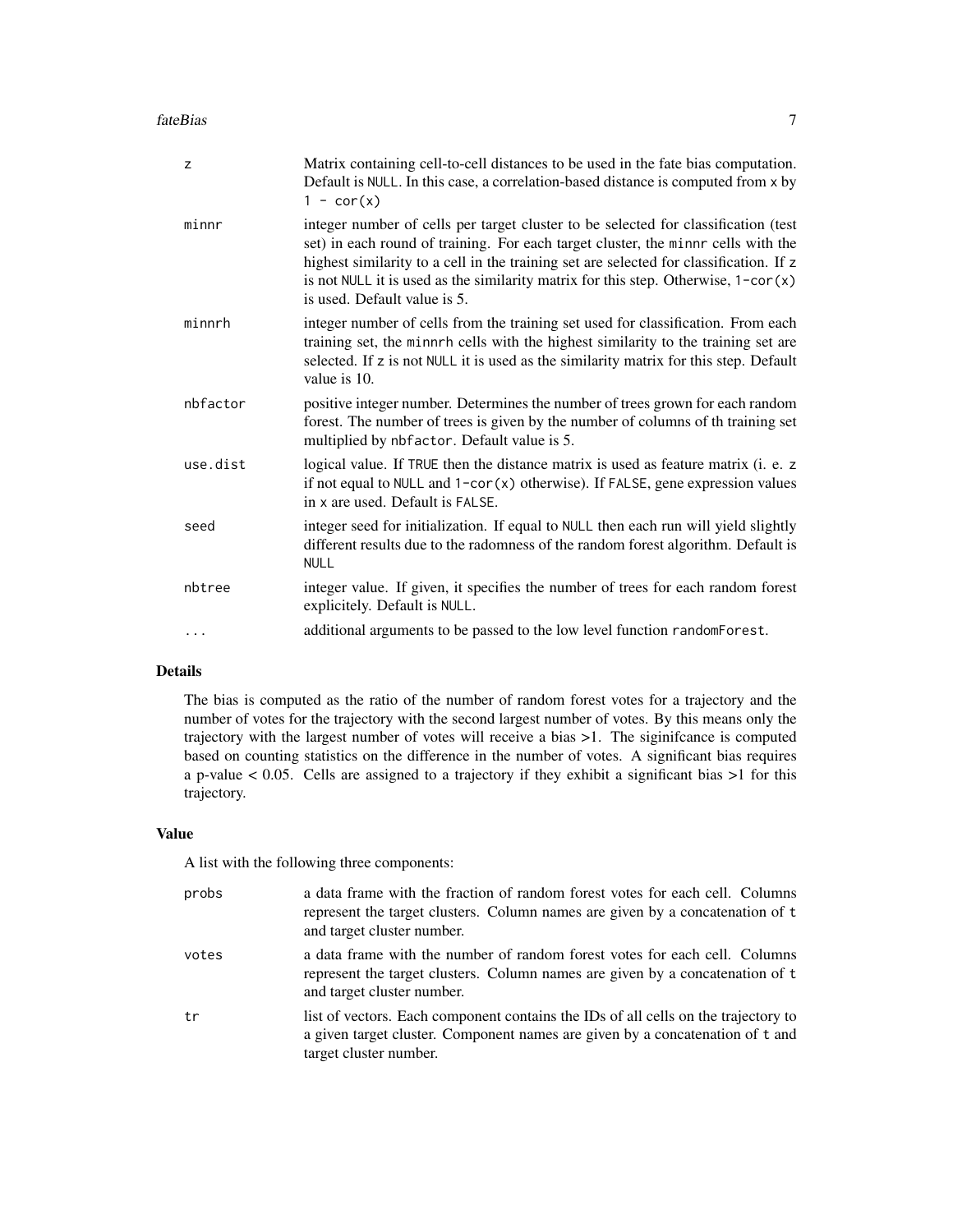<span id="page-7-0"></span>8 filterset

| rf1   | list of random Forest objects for each iteration of the classification.           |
|-------|-----------------------------------------------------------------------------------|
| trall | vector of cell ids ordered by the random forest iteration in which they have been |
|       | classified into one of the target clusters.                                       |

# Examples

```
x <- intestine$x
y <- intestine$y
tar < c(6, 9, 13)fb <- fateBias(x,y,tar,z=NULL,minnr=5,minnrh=10,nbfactor=5,use.dist=FALSE,seed=NULL,nbtree=NULL)
head(fb$probs)
```

| filterset |  | Function filtering expression data |  |
|-----------|--|------------------------------------|--|
|           |  |                                    |  |

# Description

This function discards lowly expressed genes from the expression data frame.

# Usage

filterset(x,  $n = NULL$ , minexpr = 2, minnumber = 1)

# Arguments

| $\mathsf{x}$ | expression data frame with genes as rows and cells as columns. Gene IDs should<br>be given as row names and cell IDs should be given as column names.                                                                      |
|--------------|----------------------------------------------------------------------------------------------------------------------------------------------------------------------------------------------------------------------------|
| n            | ordered vector of cell IDs to be included. Cell IDs need to be column names of<br>x. If not provided, then all cell IDs are included in arbitray order. Default value<br>is NULL.                                          |
| minexpr      | positive real number. This is the minimum expression required for at least<br>minnumber cells. All genes that do not fulfill this criterion are removed. The<br>default value is 2.                                        |
| minnumber    | positive integer number. This is the minimum number of cells in which a gene<br>needs to be expressed at least at a level of minexpr. All genes that do not fulfill<br>this criterion are removed. The default value is 1. |

# Value

Reduced expression data frame with genes as rows and cells as columns in the same order as in n.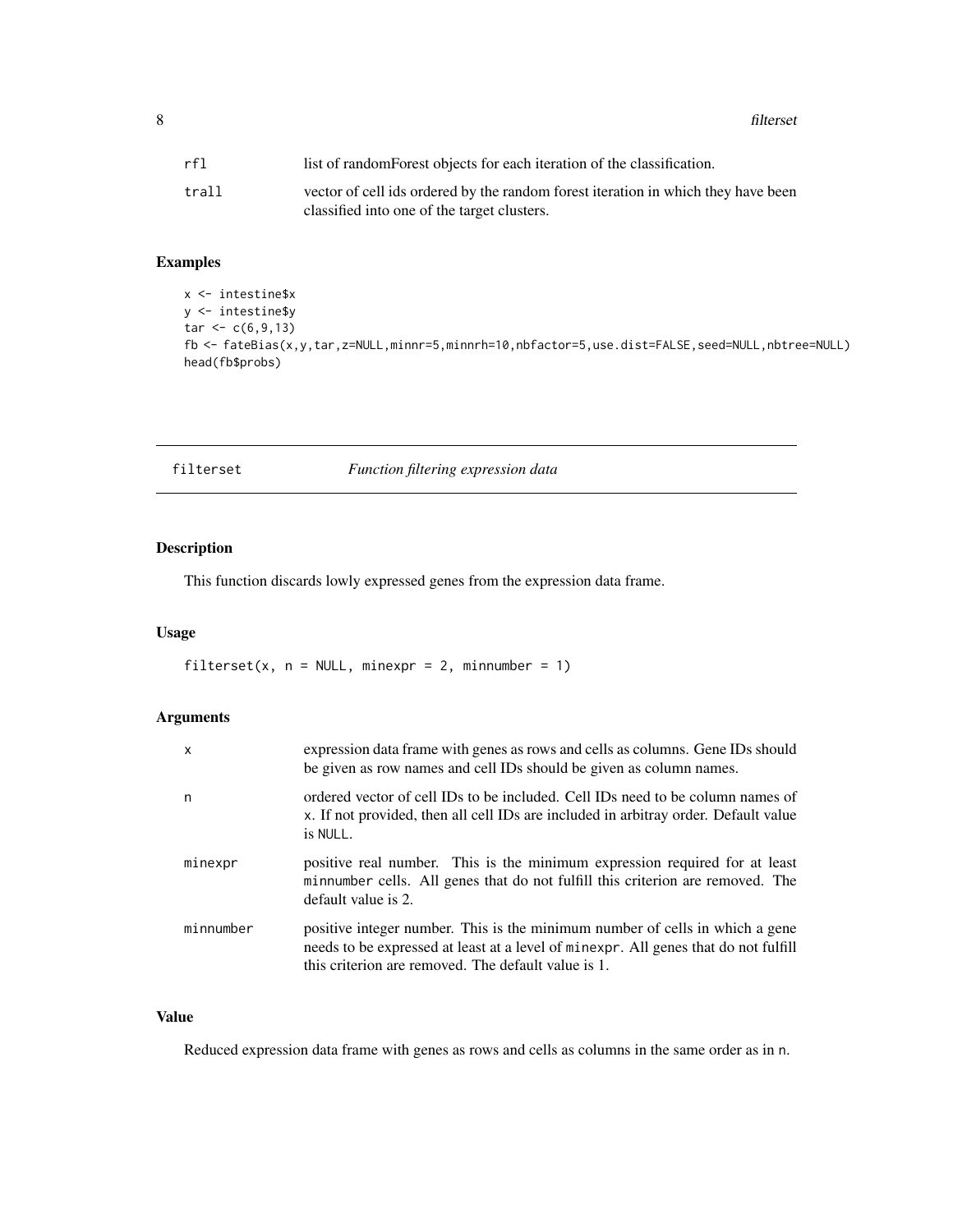# <span id="page-8-0"></span>gene2gene 9

#### Examples

```
x <- intestine$x
y <- intestine$y
v <- intestine$v
tar < c(6, 9, 13)fb <- fateBias(x,y,tar,z=NULL,minnr=5,minnrh=10,nbfactor=5,use.dist=FALSE,seed=NULL,nbtree=NULL)
trc <- dptTraj(x,y,fb,trthr=.25,distance="euclidean",sigma=1000)
n <- trc[["t6"]]
fs <- filterset(v,n,minexpr=2,minnumber=1)
```
gene2gene *Comparative plot of the expression levels of two genes*

# Description

This function produces a scatter plot of the expression levels of two genes. It allows plotting cells of selected clusters and permits highlighting of the fate bias.

## Usage

```
gene2gene(x, y, g1, g2, clusters = NULL, fb = NULL, tn = NULL,col = NULL, tp = 1, plotnum = TRUE)
```

| $\times$ | expression data frame with genes as rows and cells as columns. Gene IDs should<br>be given as row names and cell IDs should be given as column names. This can<br>be a reduced expression table only including the features (genes) to be used in<br>the analysis. |
|----------|--------------------------------------------------------------------------------------------------------------------------------------------------------------------------------------------------------------------------------------------------------------------|
| y        | clustering partition. A vector with an integer cluster number for each cell. The<br>order of the cells has to be the same as for the columns of x.                                                                                                                 |
| g1       | gene id corresponding to a valid row names of x. Expression of gene g1 versus<br>gene g2 will be plotted.                                                                                                                                                          |
| g2       | gene id corresponding to a valid row names of x. Expression of gene g1 versus<br>gene g2 will be plotted.                                                                                                                                                          |
| clusters | vector of valid cluster ids. Expression is displayed for cells in any of the clusters<br>contained in clusters. If the argument is not given, cells of all clusters are<br>displayed. Default value is NULL.                                                       |
| fb       | fateBias object returned by the function fateBias. Default value is NULL. Only<br>if both tn and fb are provided as input, the fate bias will be colour coded.                                                                                                     |
| tn       | name of a target cluster, i. e. concatenation of a t and the number of a target<br>cluster. Has to correspond to a column name of fb\$probs. The default value is<br>NULL. Only if both th and fb are provided as input, the fate bias will be colour<br>coded.    |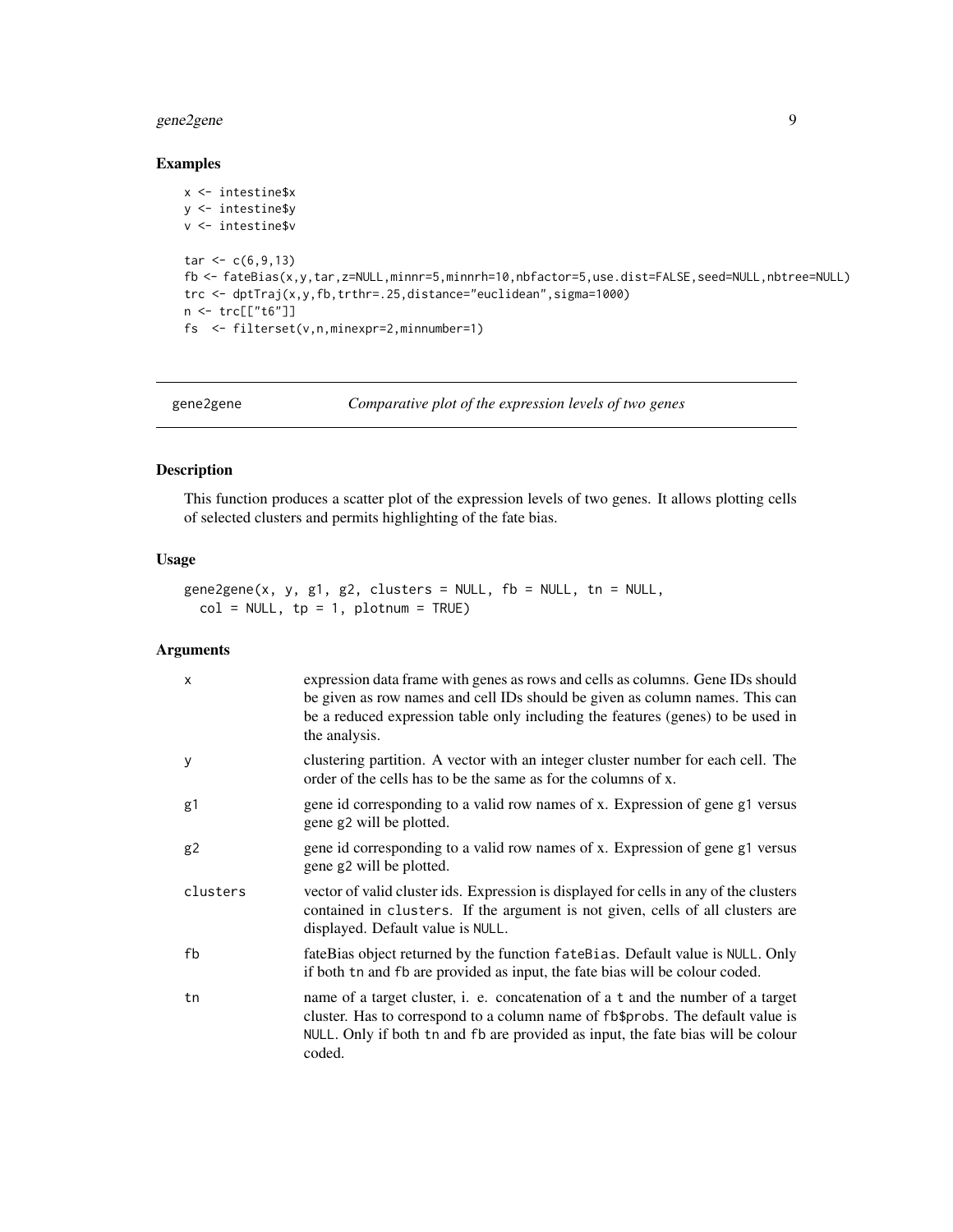<span id="page-9-0"></span>

| col     | optional vector of valid color names for all clusters in y ordered by increasing |
|---------|----------------------------------------------------------------------------------|
|         | cluster number. Default value is NULL.                                           |
| tp      | Transparency of points in the plot. Default value is 1, i. e. non-transparent.   |
| plotnum | logical value. If TRUE, then cluster numbers are displayed on top of the data    |
|         | points. Default value is TRUE.                                                   |

None

#### Examples

```
x <- intestine$x
y <- intestine$y
v <- intestine$v
tar < c(6, 9, 13)fb <- fateBias(x,y,tar,z=NULL,minnr=5,minnrh=10,nbfactor=5,use.dist=FALSE,seed=NULL,nbtree=NULL)
gene2gene(v,y,"Muc2__chr7","Apoa1__chr9")
gene2gene(v,y,"Muc2__chr7","Apoa1__chr9",fb=fb,tn="t6",plotnum=FALSE)
```
getFeat *Feature selection based on differentially expressed genes*

#### Description

This function performs a feature selection based on the inference of differentially expressed genes between each target cluster and all remaining cells.

#### Usage

 $getFeatures, y, tar, fpv = 0.05, ...)$ 

| $\mathsf{x}$ | expression data frame with genes as rows and cells as columns. Gene IDs should<br>be given as row names and cell IDs should be given as column names. This can<br>be a reduced expression table only including the features (genes) to be used in<br>the analysis.                                      |
|--------------|---------------------------------------------------------------------------------------------------------------------------------------------------------------------------------------------------------------------------------------------------------------------------------------------------------|
| y            | clustering partition. A vector with an integer cluster number for each cell. The<br>order of the cells has to be the same as for the columns of x.                                                                                                                                                      |
| tar          | vector of integers representing target cluster numbers. Each element of tar<br>corresponds to a cluster of cells committed towards a particular mature state.<br>One cluster per different cell lineage has to be given and is used as a starting<br>point for learning the differentiation trajectory. |
| fpv          | p-value cutoff for calling differentially expressed genes. This is a cutoff for the<br>Benjamini-Hochberg corrected false discovery rate. Default value is 0.05.                                                                                                                                        |
| $\ddots$     | additional arguments to be passed to the low level function diffexpnb.                                                                                                                                                                                                                                  |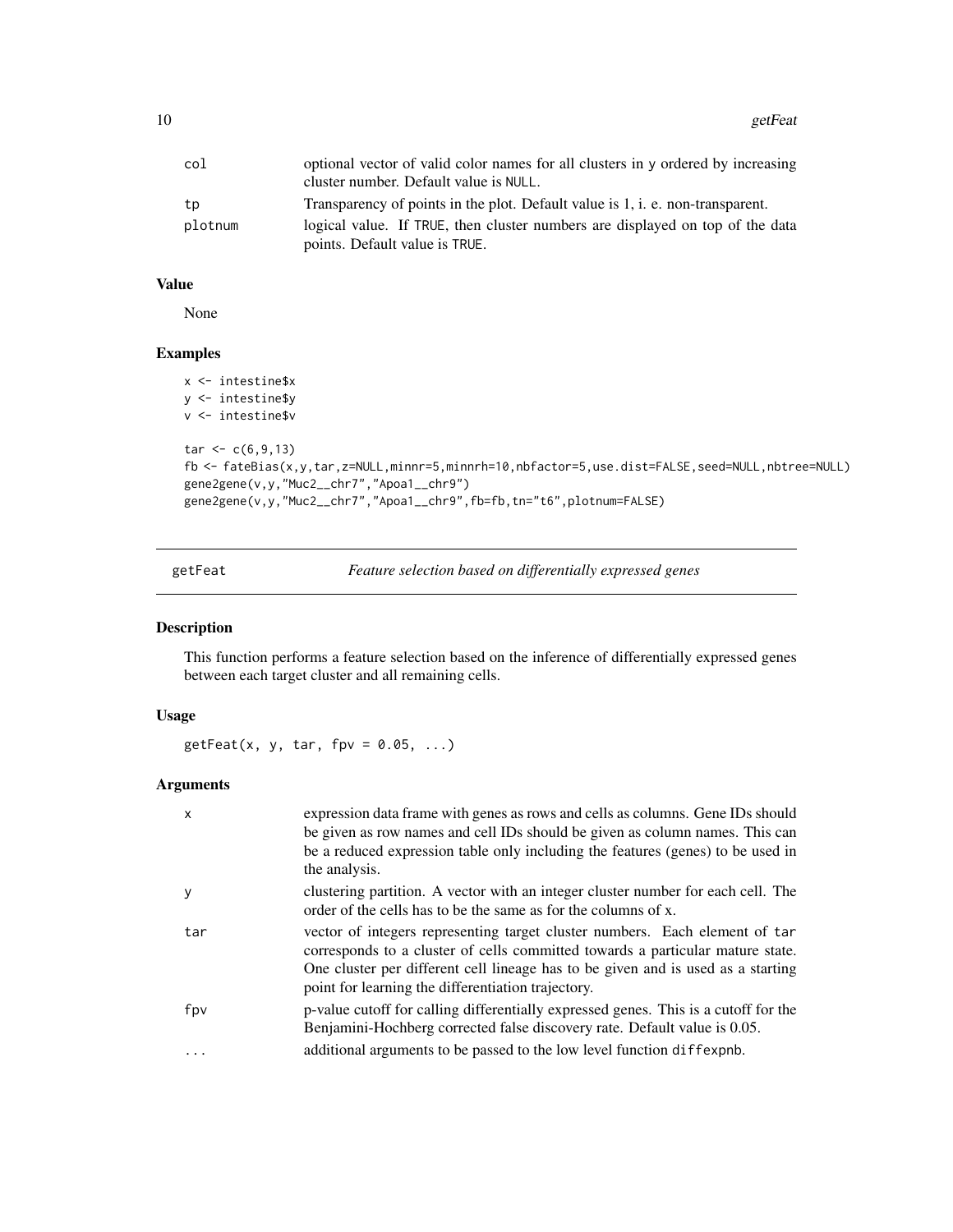#### <span id="page-10-0"></span>getPart 11

# Details

The function determines differentially expressed between the cells in each of the target clusters in comparison to the remaining cells by using diffexpnb function.

## Value

A filtered expression table with features extracted based on differentially expressed genes.

# Examples

```
x <- intestine$x
y <- intestine$y
tar < c(6, 9, 13)xf <- getFeat(x,y,tar,fpv=.05)
```
getPart *Inference of a cell type partition*

# Description

This function performs an inference of a cell type partition based on the expression of marker genes.

# Usage

 $getPart(x, FMarket, fthr = NULL, n = 25)$ 

| x       | expression data frame with genes as rows and cells as columns. Gene IDs should<br>be given as row names and cell IDs should be given as column names. This can<br>be a reduced expression table only including the features (genes) to be used in<br>the analysis.                                                                                                                                                                                                   |
|---------|----------------------------------------------------------------------------------------------------------------------------------------------------------------------------------------------------------------------------------------------------------------------------------------------------------------------------------------------------------------------------------------------------------------------------------------------------------------------|
| FMarker | list of vectors of gene IDs corresponding to valid rownames of x. The gene IDs<br>within each component of FMarker are considered as marker genes of one of<br>the cell types in the dataset. The aggregated expression of the genes for each<br>component is compared to a threshold defined by the input argument fthr or<br>n. All cells exceeding this threshold are assigned to a cluster representing cells<br>with expression of the respective marker genes. |
| fthr    | vector of real positive numbers. This vector has to have the same length as the<br>list FMarker and contains a threshold for the aggregated expression of all genes<br>in the corresponding component of FMarker. If NULL then a threshold is in-<br>ferred from the n top-expressing cells for the genes in the respective component<br>of FMarker.                                                                                                                 |
| n       | positive integer number. For each component of FMarker the expression of all<br>genes is aggregated in every cell and the n top-expressing cells are extracted.<br>The average expression across these cell defines the expression threshold applied<br>to infer the partitioning. Default value is 25.                                                                                                                                                              |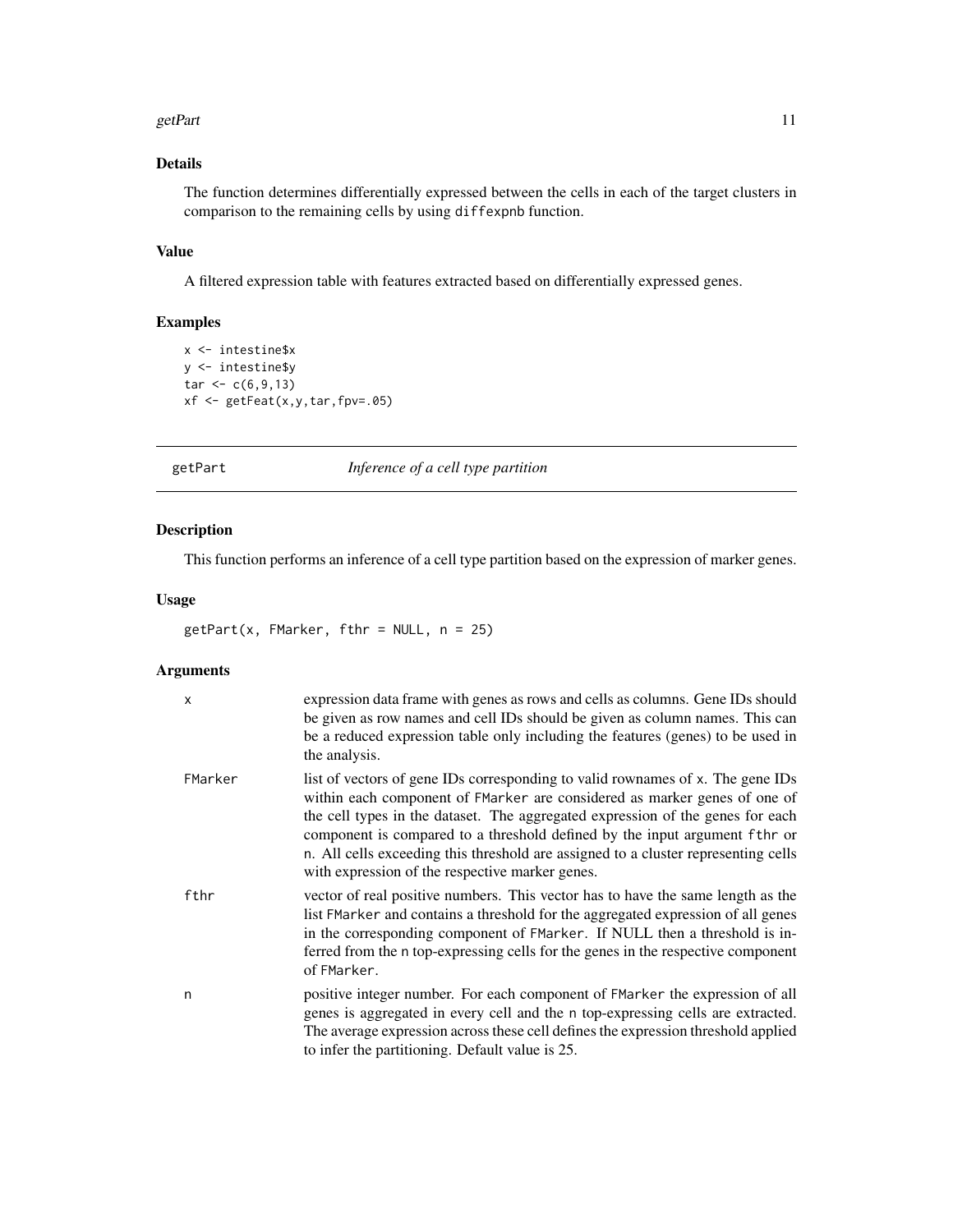<span id="page-11-0"></span>A list with the following three components:

| part | A vector with a partitioning, i. e. cluster assignment for each cell.                                                                                                                                                                                  |
|------|--------------------------------------------------------------------------------------------------------------------------------------------------------------------------------------------------------------------------------------------------------|
| tar  | A vector with the numbers of target clusters. Cluster 1 comprises all cells with<br>no enrichment of marker genes. The remaining clusters correspond to cell types<br>up-regulating the markers in the list FMarker in the same order as in this list. |
| thr  | A vector with expression threshold values applied for each component in the list<br>FMarker in the same order as in this list.                                                                                                                         |

# Examples

```
x <- intestine$x
y <- intestine$y
FMarker <- list(c("Defa20__chr8","Defa24__chr8"), "Clca3__chr3", "Alpi__chr1")
xf <- getPart(x,FMarker,fthr=NULL,n=5)
```
getsom *Topological ordering of pseudo-temporal expression profiles*

#### Description

This function computes a topological ordering of pseudo-temporal expression profiles of all genes by using 1-dimensional self-organizing maps.

#### Usage

getsom(x, nb = 1000, k = 5, locreg = TRUE, alpha =  $0.5$ )

| x      | expression data frame with genes as rows and cells as columns. Gene IDs should<br>be given as row names and cell IDs should be given as column names. The<br>pseudo-temporal expression profile of each gene is defined by the order of cell<br>IDs, i. e. columns, in x. |
|--------|---------------------------------------------------------------------------------------------------------------------------------------------------------------------------------------------------------------------------------------------------------------------------|
| nb     | positive integer number. Number of nodes of the self-organizing map. Default<br>value is 1000.                                                                                                                                                                            |
| k      | positive integer number. Pseudo-temporal expression profiles are either derived<br>using a running mean of expression values across the ordered cells with window-<br>size k, or by a local regression (if locreg is TRUE). Default value is 5.                           |
| locreg | logical value. If TRUE, then pseudo-temporal expression profiles are derived by a<br>local regression of expression values across the ordered cells using the function<br>loess from the package stats. Default value is TRUE.                                            |
| alpha  | positive real number. This is the parameter, which controls the degree of smooth-<br>ing. Larger values return smoother profiles. Default value is 0.5.                                                                                                                   |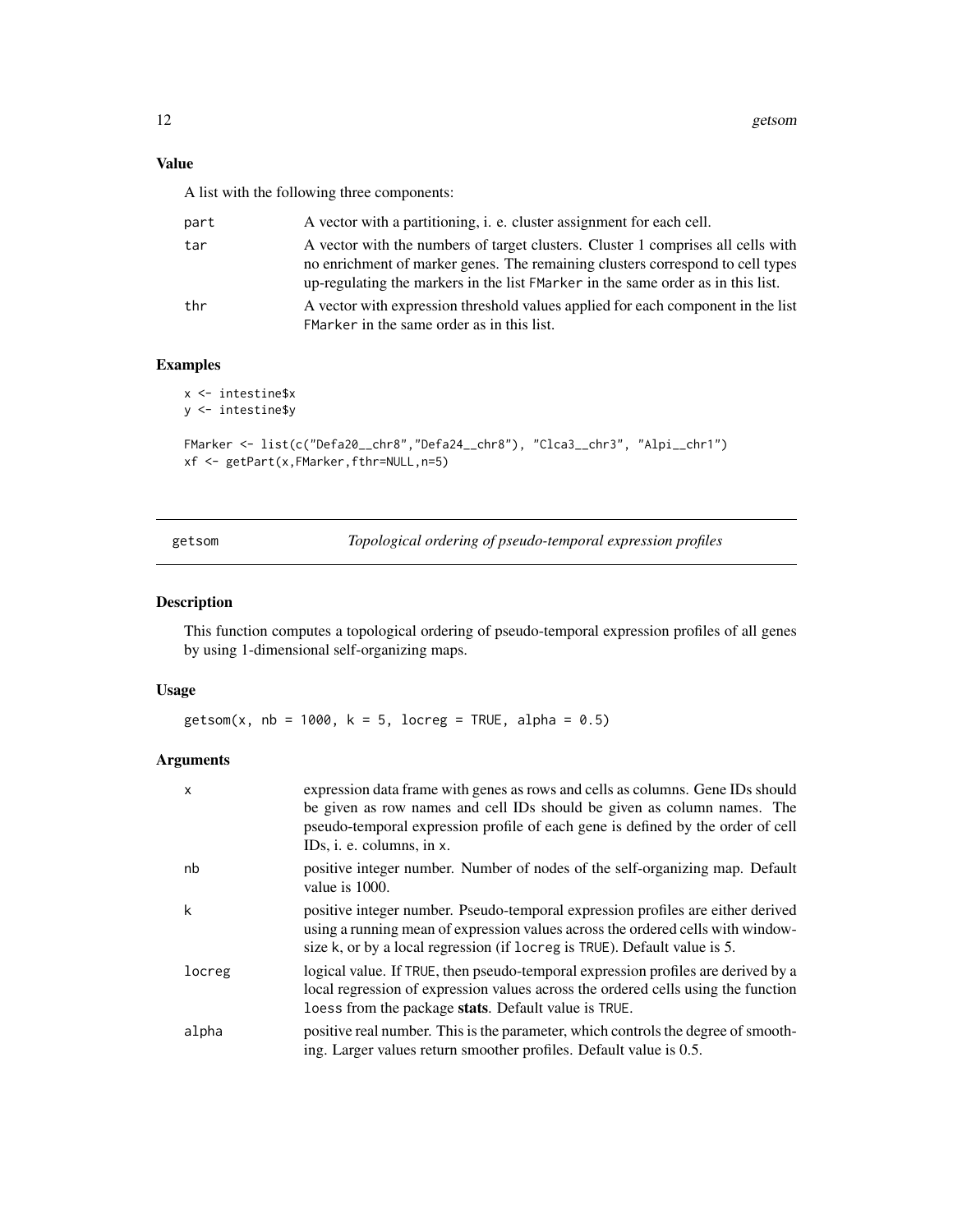#### <span id="page-12-0"></span>impGenes and the set of the set of the set of the set of the set of the set of the set of the set of the set of the set of the set of the set of the set of the set of the set of the set of the set of the set of the set of

# Value

A list of the following three components:

| som       | a som object returned by the function som of the package som                                                                                                                                                                                           |
|-----------|--------------------------------------------------------------------------------------------------------------------------------------------------------------------------------------------------------------------------------------------------------|
| X         | pseudo-temporal expression profiles, i. e. the input expression data frame x after<br>smoothing by running mean or local regression, respectivey, and normalization.<br>The sum of smoothened gene expression values across all cells is normalized to |
| <b>ZS</b> | data frame of z-score transformed pseudo-temporal expression profiles.                                                                                                                                                                                 |

# Examples

```
x <- intestine$x
y <- intestine$y
v <- intestine$v
tar < c(6, 9, 13)fb <- fateBias(x,y,tar,z=NULL,minnr=5,minnrh=10,nbfactor=5,use.dist=FALSE,seed=NULL,nbtree=NULL)
dr <- compdr(x,z=NULL,m="cmd",k=2,lle.n=30,dm.sigma=1000,dm.distance="euclidean",tsne.perplexity=30)
pr <- prcurve(y,fb,dr,k=2,m="cmd",trthr=0.4,start=NULL)
n <- pr$trc[["t6"]]
fs <- filterset(v,n,minexpr=2,minnumber=1)
s1d <- getsom(fs,nb=1000,k=5,locreg=TRUE,alpha=.5)
```

| impGenes | Extract genes with high importance values for random forest classifi- |
|----------|-----------------------------------------------------------------------|
|          | cation                                                                |

#### Description

This function extracts all genes with an importance value for classifying cells into a given target cluster exceeding a given threshold for at least one of the random forest iterationns.

#### Usage

 $impGenes(fb, tn, ithr = 0.02, zthr = 2)$ 

| fb | fateBias object returned by the function fateBias. If fb is provided, then a                                                                 |
|----|----------------------------------------------------------------------------------------------------------------------------------------------|
|    | principal curve is computed and shown in the plot. Default value is NULL. The<br>curve is only displayed if g equal NULL.                    |
| tn | name of a target cluster, i. e. concatenation of a t and the number of a target<br>cluster. Has to correspond to a column name of fb\$probs. |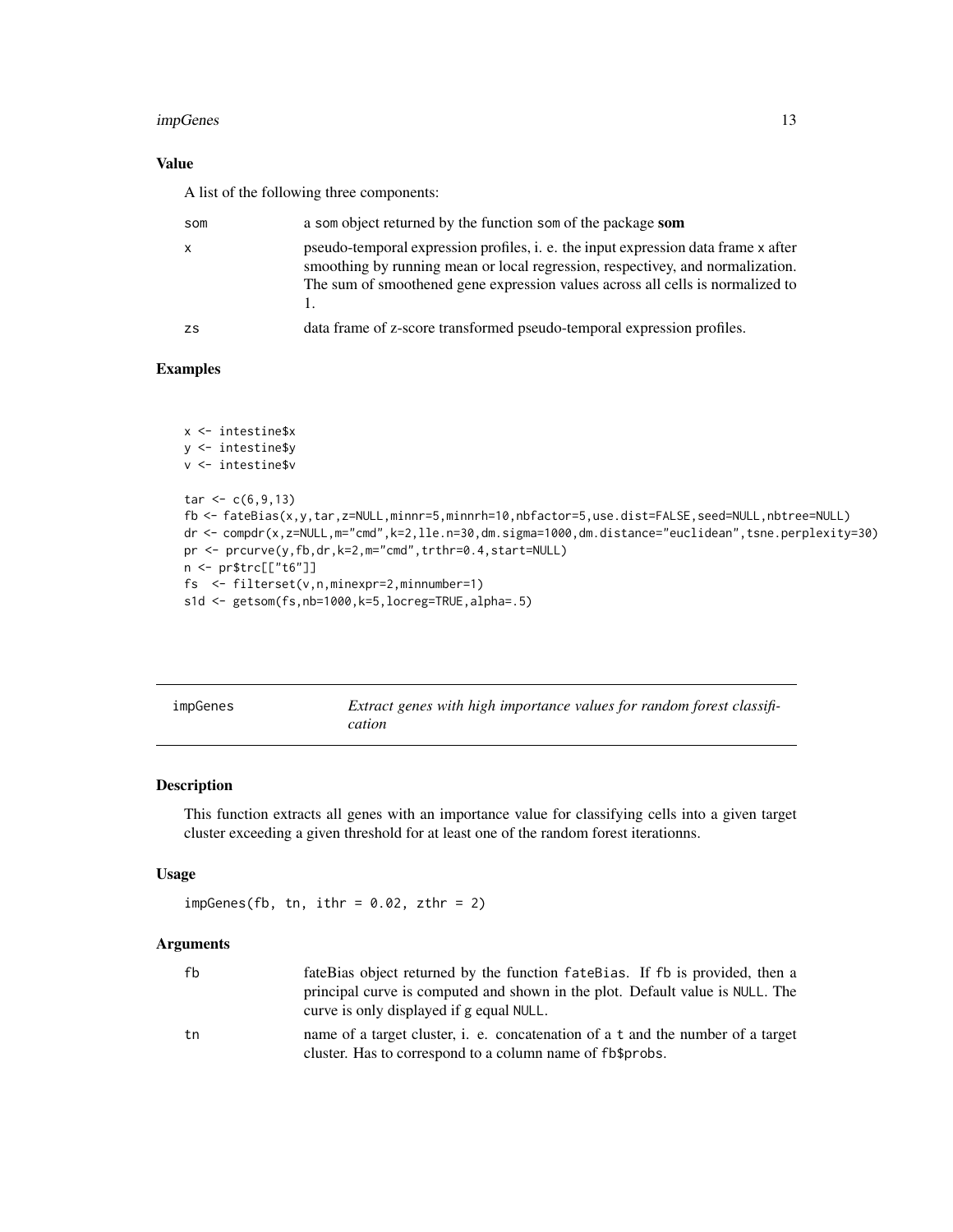<span id="page-13-0"></span>

| ithr | positive real number. Threshold for the required importance measure (mean de-<br>crease in accuracy of classification upon removal, see <b>randomForest</b> ) to include<br>a gene into the output as important feature for classying cells in the Default<br>value is 0.02. |
|------|------------------------------------------------------------------------------------------------------------------------------------------------------------------------------------------------------------------------------------------------------------------------------|
| zthr | positive real number. Threshold for the required z-score of the importance mea-<br>sure (importance divided by the standard deviation of importance) to include a<br>gene into the output as important feature for classying cells in the Default value<br>is $2.$           |

The function returns a list of two elements.

| d | a data frame with mean importance values for all genes surviving the filtering by<br>ithr and zthr. Columns correspond to random forest iterations, starting from<br>the initial target cluster.                        |
|---|-------------------------------------------------------------------------------------------------------------------------------------------------------------------------------------------------------------------------|
| d | a data frame with the standard deviation of importance values for all genes sur-<br>viving the filtering by ithr and zthr. Columns correspond to random forest<br>iterations, starting from the initial target cluster. |

The function produces a heatmap of d with hierarchical clustering of the rows using the function pheatmap from the pheatmap package.

# Examples

```
x <- intestine$x
y <- intestine$y
tar < c(6, 9, 13)fb <- fateBias(x,y,tar,z=NULL,minnr=5,minnrh=10,nbfactor=5,use.dist=FALSE,seed=NULL,nbtree=NULL)
k <- impGenes(fb,"t6",ithr=.02,zthr=2)
```
intestine *Single-cell transcriptome data of intestinal epithelial cells*

#### Description

This dataset contains gene expression values, i. e. transcript counts, of 278 intestinal epithelial cells, and additional information on different cell types in this sample.

# Usage

intestine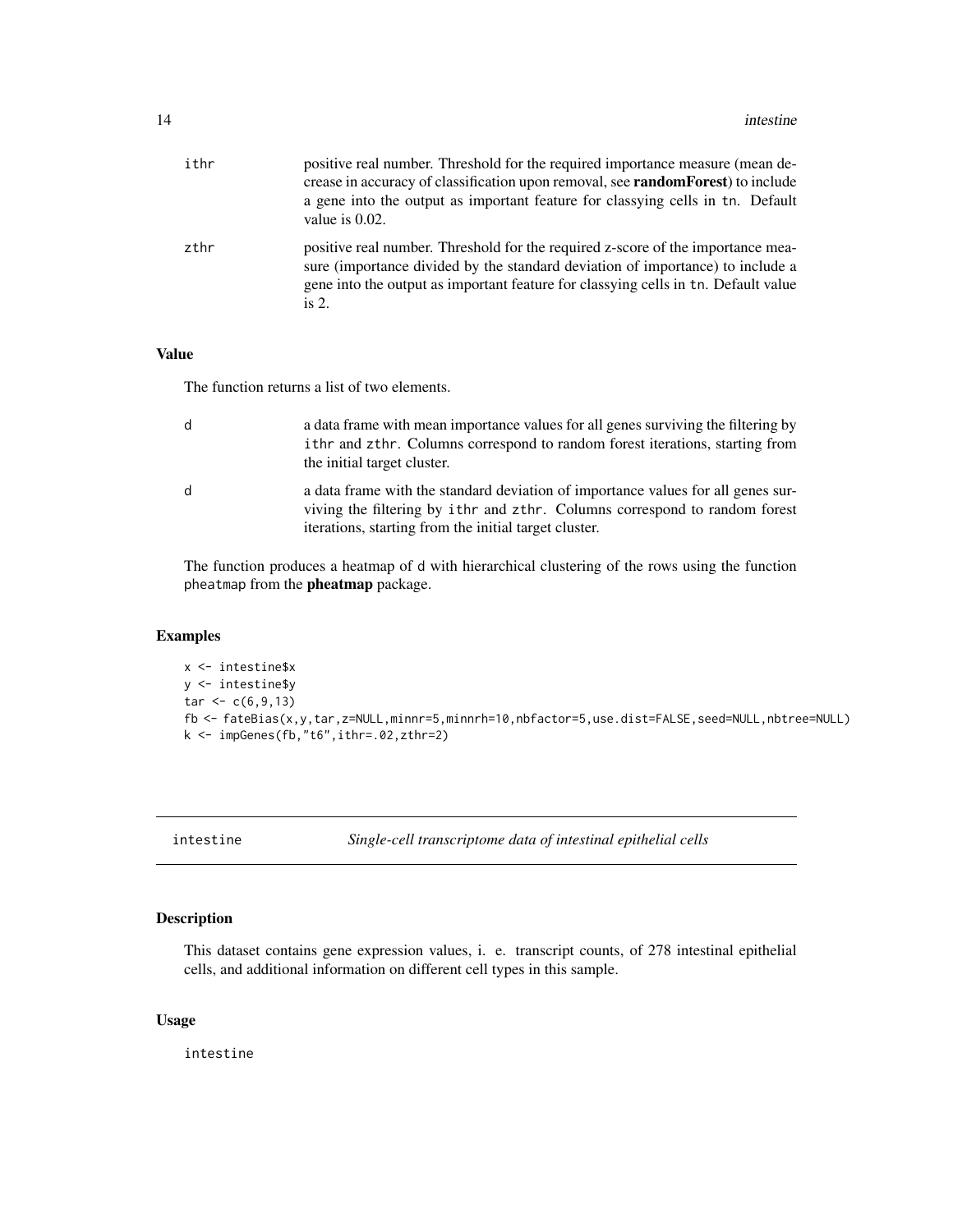# <span id="page-14-0"></span>plotdiffgenesnb 15

# Format

A list of the following 5 components:

- x data frame with genes as rows and cells as columns. This reduced data frame only contains expression of the most variable genes.
- y vector containing a clustering partition of the 278 cells into different cell types
- v data frame with genes as rows and cells as columns. This data frame contains expression of all genes.

fcol vector containing colour values for all clusters in y

#### Value

None

# References

Grün et al. (2013) Cell Stem Cell 19(2): 266-77 [\(PubMed\)](https://www.ncbi.nlm.nih.gov/pubmed/27345837)

plotdiffgenesnb *Function for plotting differentially expressed genes*

#### Description

This is a plotting function for visualizing the output of the diffexpnb function.

#### Usage

```
plotdiffgenesnb(x, pthr = 0.05, padj = TRUE, lthr = 0, mthr = -Inf,
  Aname = NULL, Bname = NULL, show_names = TRUE)
```

| $\mathsf{x}$ | output of the function diffexpnb.                                                                                                                                                                                                                                                                                           |
|--------------|-----------------------------------------------------------------------------------------------------------------------------------------------------------------------------------------------------------------------------------------------------------------------------------------------------------------------------|
| pthr         | real number between 0 and 1. This number represents the p-value cutoff applied<br>for displaying differentially expressed genes. Default value is 0.05. The pa-<br>rameter padj (see below) determines if this cutoff is applied to the uncorrected<br>p-value or to the Benjamini-Hochberg corrected false discovery rate. |
| padj         | logical value. If TRUE, then genes with a Benjamini-Hochberg corrected false<br>discovery rate lower than pthr are displayed. If FALSE, then genes with a p-<br>value lower than pthr are displayed.                                                                                                                        |
| lthr         | real number between 0 and Inf. Differentially expressed genes are displayed<br>only for log2 fold-changes greater than 1thr. Default value is 0.                                                                                                                                                                            |
| mthr         | real number between -Inf and Inf. Differentially expressed genes are displayed<br>only for log2 mean expression greater than mthr. Default value is -Inf.                                                                                                                                                                   |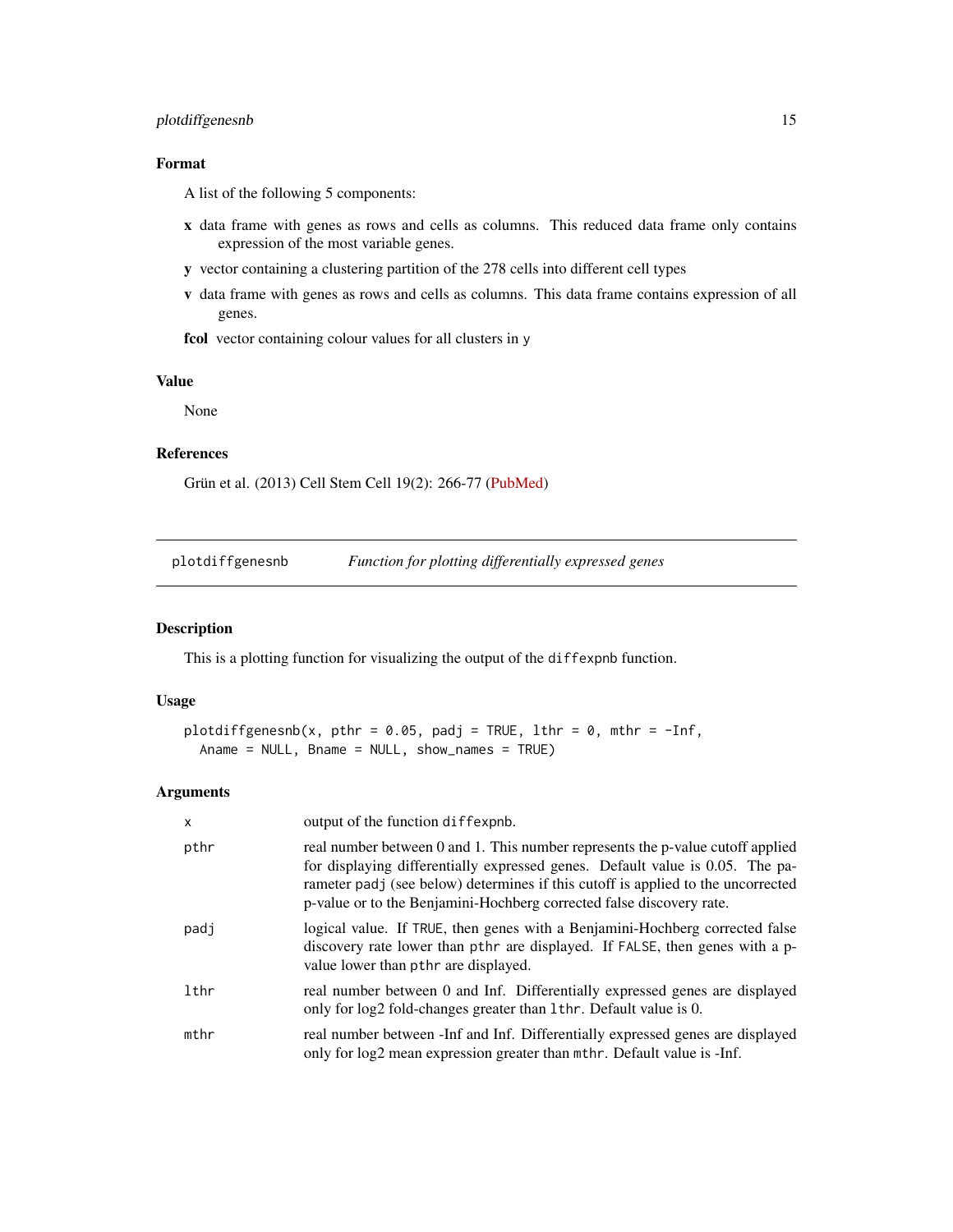<span id="page-15-0"></span>

| Aname      | name of expression set A, which was used as input to diffexpnb. If provided,<br>this name is used in the axis labels. Default value is NULL. |
|------------|----------------------------------------------------------------------------------------------------------------------------------------------|
| Bname      | name of expression set B, which was used as input to diffexpnb. If provided,<br>this name is used in the axis labels. Default value is NULL. |
| show_names | logical value. If TRUE then gene names displayed for differentially expressed<br>genes. Default value is FALSE.                              |

None

# Examples

```
x <- intestine$x
y <- intestine$y
v <- intestine$v
tar < c(6, 9, 13)fb <- fateBias(x,y,tar,z=NULL,minnr=5,minnrh=10,nbfactor=5,use.dist=FALSE,seed=NULL,nbtree=NULL)
thr <-3A <- rownames(fb$probs)[fb$probs[,"t6"] > .3]
B <- rownames(fb$probs)[fb$probs[,"t13"] > .3]
de <- diffexpnb(v,A=A,B=B)
plotdiffgenesnb(de,pthr=.05)
```
plotexpression *Plotting of pseudo-temporal expression profiles*

#### Description

This function allows plotting pseudo-temporal expression profiles for single genes or groups of genes.

# Usage

```
plotexpression(x, y, g, n, col = NULL, name = NULL, cluster = FALSE,
 k = 5, locreg = FALSE, alpha = 0.5, types = NULL)
```

| x | expression data frame with genes as rows and cells as columns. Gene IDs should   |
|---|----------------------------------------------------------------------------------|
|   | be given as row names and cell IDs should be given as column names.              |
| v | clustering partition. A vector with an integer cluster number for each cell. The |
|   | order of the cells has to be the same as for the columns of x.                   |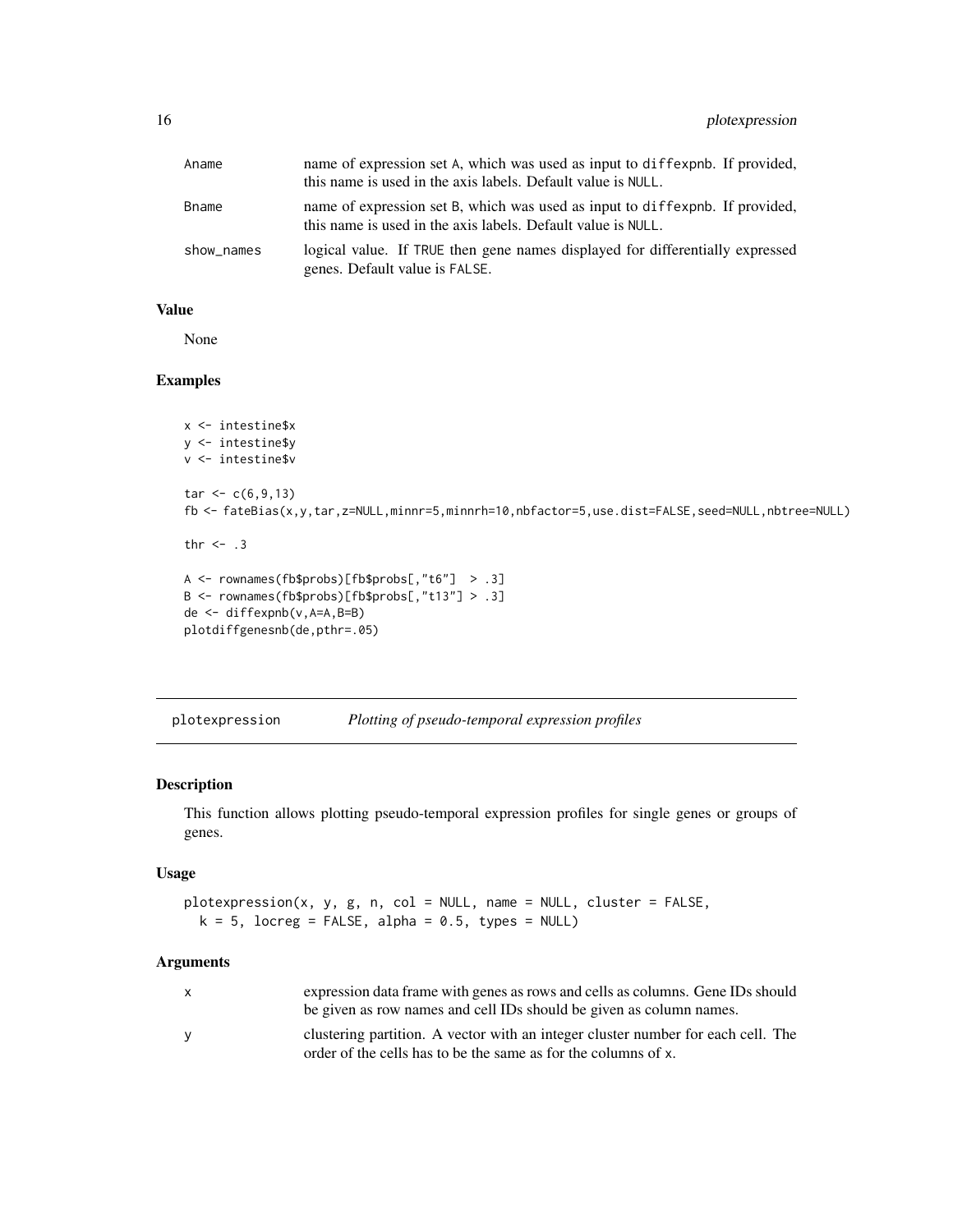| g       | a gene ID corresponding to one of the rownames of x. In the latter case, the input<br>argument x needs to be provided. A vector of gene IDs can also be provided. In<br>this case, the aggregated expression across all gene IDs is plotted.                   |
|---------|----------------------------------------------------------------------------------------------------------------------------------------------------------------------------------------------------------------------------------------------------------------|
| n       | ordered vector of cell IDs to be included. Cell IDs need to be column names of<br>X.                                                                                                                                                                           |
| col     | optional vector of valid color names for all clusters in y ordered by increasing<br>cluster number. Default value is NULL.                                                                                                                                     |
| name    | optional character string. This argument corresponds to a title for the plot. De-<br>fault value is NULL. If not provided, and g is given, then name will equal g or<br>g[1], respectively, if g is a vector of gene IDs.                                      |
| cluster | logical value. If TRUE then the partitioning along the x-axis is indicated be ver-<br>tical lines representing the boundaries of all positions with a given value in y.<br>The average position across all cells in a cluster will be indicated on the x-axis. |
| k       | positive integer number. Pseudo-temporal expression profiles are either derived<br>using a running mean of expression values across the ordered cells with window-<br>size k, or by a local regression (if locreg is TRUE). Default value is 5.                |
| locreg  | logical value. If TRUE, then pseudo-temporal expression profiles are derived by a<br>local regression of expression values across the ordered cells using the function<br>loess from the package stats. Default value is TRUE.                                 |
| alpha   | positive real number. This is the parameter, which controls the degree of smooth-<br>ing. Larger values return smoother profiles. Default value is 0.5.                                                                                                        |
| types   | optional vector with IDs for different subsets of cells in y, e. g. different batches.<br>All cells with the same ID will be displayed by the same symbol and color.<br>Default value is NULL                                                                  |

None

# Examples

```
x <- intestine$x
y <- intestine$y
v <- intestine$v
fcol <- intestine$col
tar < c(6, 9, 13)fb <- fateBias(x,y,tar,z=NULL,minnr=5,minnrh=10,nbfactor=5,use.dist=FALSE,seed=NULL,nbtree=NULL)
dr <- compdr(x,z=NULL,m="cmd",k=2,lle.n=30,dm.sigma=1000,dm.distance="euclidean",tsne.perplexity=30)
pr <- prcurve(y,fb,dr,k=2,m="cmd",trthr=0.4,start=NULL)
n <- pr$trc[["t6"]]
fs <- filterset(v,n,minexpr=2,minnumber=1)
s1d <- getsom(fs,nb=1000,k=5,locreg=TRUE,alpha=.5)
ps <- procsom(s1d,corthr=.85,minsom=3)
# plot average profile of all genes of node 1 in the self-organizing map
g <- names(ps$nodes)[ps$nodes == 1]
plotexpression(v,y,g,n,k=25,col=fcol,name="Node 1",cluster=FALSE,locreg=TRUE,alpha=.5,types=NULL)
```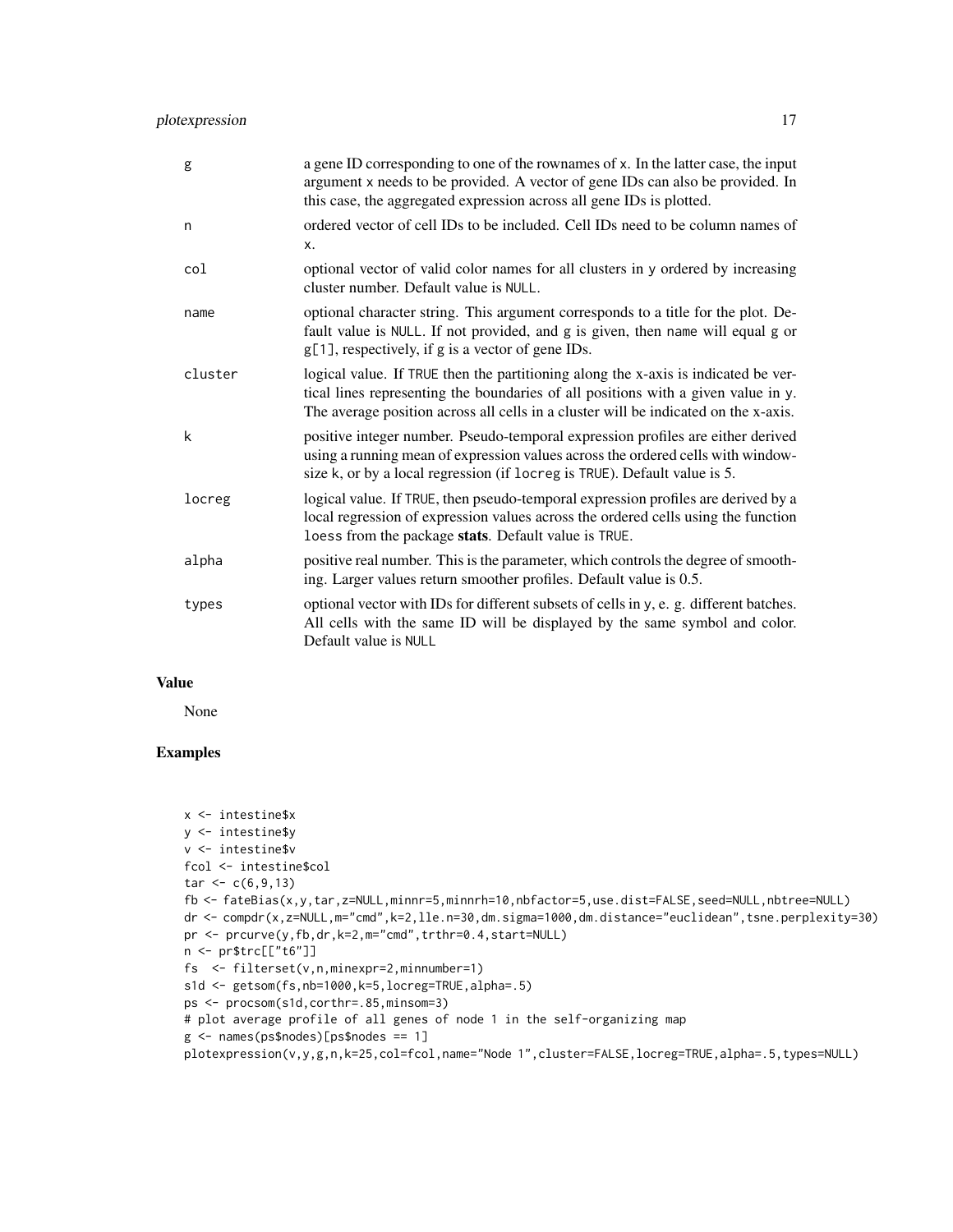# <span id="page-17-0"></span>plotFateMap *Plot dimensional reduction representation of the expression data*

### Description

This function plots a dimensional reduction representation using the output of the compdr function as input. It allows display of the input clusters as well as color coding of fate bias probabilities and gene expression.

# Usage

```
plotFateMap(y, dr, x = NULL, g = NULL, n = NULL, prc = FALSE,
  logsc = FALSE, k = 2, m = "cmd", kr = NULL, col = NULL, fb = NULL,truthr = NULL, start = NULL, tp = 1, ...)
```

| y     | clustering partition. A vector with an integer cluster number for each cell. The<br>order of the cells has to be the same as for the columns of x.                                                                                                                                                                                                                                                                                                                                            |
|-------|-----------------------------------------------------------------------------------------------------------------------------------------------------------------------------------------------------------------------------------------------------------------------------------------------------------------------------------------------------------------------------------------------------------------------------------------------------------------------------------------------|
| dr    | list of dimensional reduction representations returned by the function compdr.                                                                                                                                                                                                                                                                                                                                                                                                                |
| X     | expression data frame with genes as rows and cells as columns. Gene IDs should<br>be given as row names and cell IDs should be given as column names. This can<br>be a reduced expression table only including the features (genes) to be used<br>in the analysis. This input has to be provided if g (see below) is given and<br>corresponds to a valid gene ID, i. e. one of the rownames of x. The default<br>value is NULL. In this case, cluster identities are highlighted in the plot. |
| g     | either the name of one of the trajectories from fb or a gene ID corresponding to<br>one of the rownames of x. In the latter case, the input argument x needs to be<br>provided. A vector of gene IDs can also be provided. In this case, the aggregated<br>expression across all gene IDs is plotted. If g equals E, then the entropy of fate<br>bias is displayed. The default value is NULL. In this case, cluster identities are<br>highlighted in the plot.                               |
| n     | optional character string. This argument corresponds to a title for 2-dimensional<br>plots. Default value is NULL. If not provided, and g is given, then n will equal g<br>or $g[1]$ , respectively, if g is a vector of gene IDs.                                                                                                                                                                                                                                                            |
| prc   | logical. If TRUE, then a principal curve is computed and returned. Default is<br>FALSE.                                                                                                                                                                                                                                                                                                                                                                                                       |
| logsc | logical. If TRUE, then gene expression of fate bias probabilities are plotted on a<br>log2 scale. Default value is FALSE.                                                                                                                                                                                                                                                                                                                                                                     |
| k     | integer number for the dimension to be used. This dimension has to be present<br>in dr. Default value is 2.                                                                                                                                                                                                                                                                                                                                                                                   |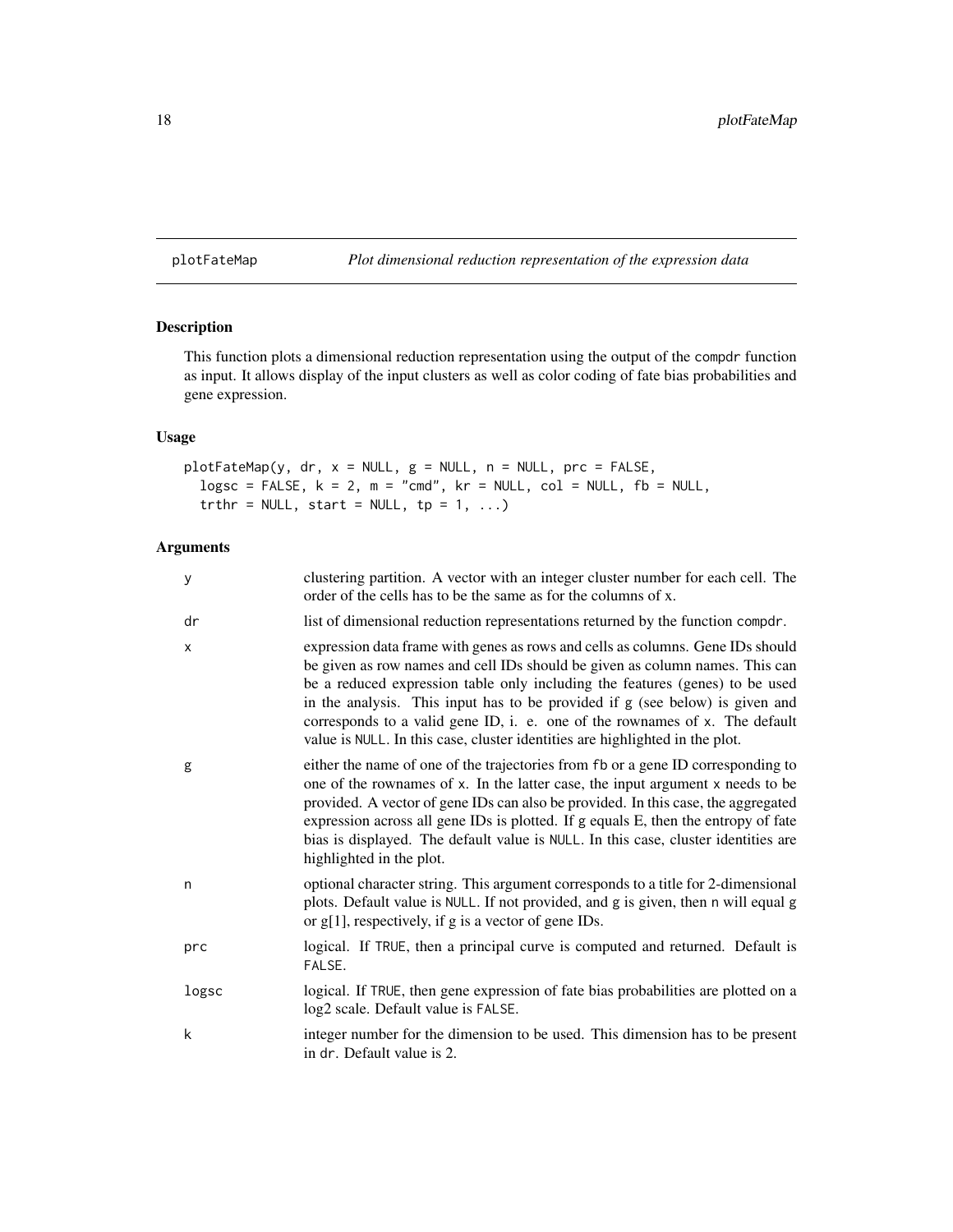| m        | name of the dimensional reduction algorithms to be used for the principal curve<br>computation. One of 11e, cmd, dm, tsne. Default value is cmd. Has to be a<br>component of dr, i.e. previously computed by compdr.                                                                                                                                                                                                                                                                                                                                                                                                                                                                                                     |
|----------|--------------------------------------------------------------------------------------------------------------------------------------------------------------------------------------------------------------------------------------------------------------------------------------------------------------------------------------------------------------------------------------------------------------------------------------------------------------------------------------------------------------------------------------------------------------------------------------------------------------------------------------------------------------------------------------------------------------------------|
| kr       | integer vector. If k>3 then kr indicates the dimensions to be plotted (either two<br>or three of all possible dimensions). Default value is NULL. In this case, kr is<br>given by $1: min(k, 3)$ .                                                                                                                                                                                                                                                                                                                                                                                                                                                                                                                       |
| col      | optional vector of valid color names for all clusters in y ordered by increasing<br>cluster number. Default value is NULL.                                                                                                                                                                                                                                                                                                                                                                                                                                                                                                                                                                                               |
| fb       | fateBias object returned by the function fateBias. If fb is provided, then a<br>principal curve is computed and shown in the plot. Default value is NULL. The<br>curve is only displayed if g equal NULL.                                                                                                                                                                                                                                                                                                                                                                                                                                                                                                                |
| trthr    | real value representing the threshold of the fraction of random forest votes re-<br>quired for the inclusion of a given cell for the computation of the principal curve.<br>If NULL then only cells with a significant bias >1 are included for each trajectory.<br>The bias is computed as the ratio of the number of votes for a trajectory and the<br>number of votes for the trajectory with the second largest number of votes. By<br>this means only the trajectory with the largest number of votes will receive a bias<br>>1. The siginificance is computed based on counting statistics on the difference<br>in the number of votes. A significant bias requires a p-value $< 0.05$ . Default<br>value is NULL. |
| start    | integer number representing a specified starting cluster number for all trajecto-<br>ries, i. e. a common progenitor cluster. The argument is optional. Default value<br>is NULL.                                                                                                                                                                                                                                                                                                                                                                                                                                                                                                                                        |
| tp       | Transparency of points in the plot to allow better visibility of the principal<br>curves. Default value is 1, i. e. non-transparent.                                                                                                                                                                                                                                                                                                                                                                                                                                                                                                                                                                                     |
| $\cdots$ | additional arguments to be passed to the low level function principal_curve.                                                                                                                                                                                                                                                                                                                                                                                                                                                                                                                                                                                                                                             |

If fb is provided as input argument and prc equals TRUE then the output corresponds to the output of prcurve. Otherwise, only ouput is generated is g equals E. In this case a vector of fate bias entropies for all cells is given.

# Examples

```
x <- intestine$x
y <- intestine$y
# v contains all genes (no feature selection like in x)
v <- intestine$v
fcol <- intestine$fcol
tar < c(6, 9, 13)fb <- fateBias(x,y,tar,z=NULL,minnr=5,minnrh=10,nbfactor=5,use.dist=FALSE,seed=NULL,nbtree=NULL)
dr <- compdr(x,z=NULL,m="cmd",k=2,lle.n=30,dm.sigma=1000,dm.distance="euclidean",tsne.perplexity=30)
```

```
# plot principal curves
pr <- plotFateMap(y,dr,k=2,prc=TRUE,m="cmd",col=fcol,fb=fb,trthr=0.25,start=NULL,tp=.5)
```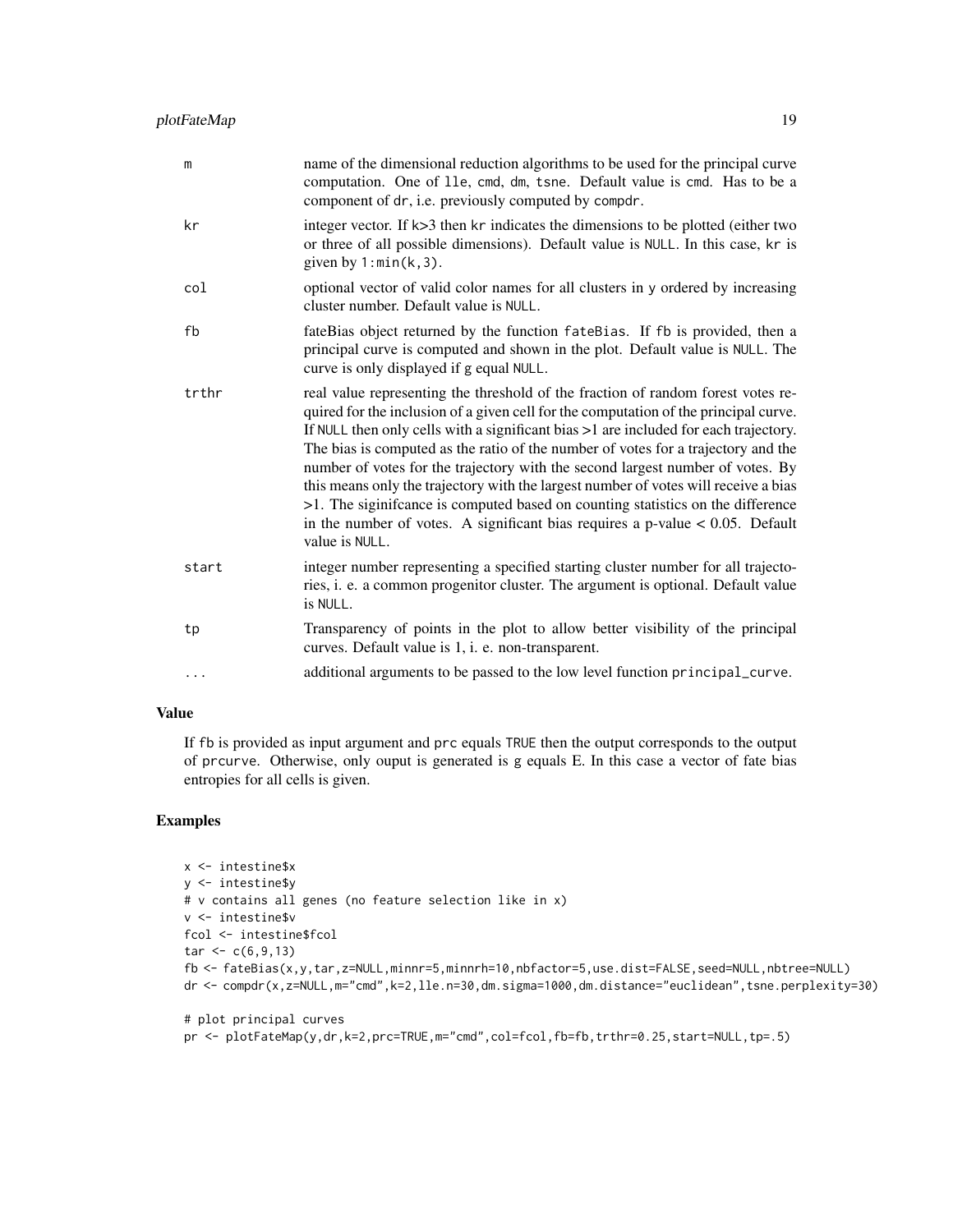<span id="page-19-0"></span>20 plotheatmap

```
# plot expression of gene Apoa1__chr9
plotFateMap(y,dr,x=v,g="Apoa1__chr9",prc=FALSE,k=2,m="cmd",col=intestine$fcol)
```
plotheatmap *Heatmap of expression profiles*

# Description

This function allows plotting of normalized or z-score transformed pseudo-temporal expression profiles and permits highlighting of partitioning along the x-axis and the y-axis

# Usage

```
plotheatmap(x, xpart = NULL, xcol = NULL, xlab = TRUE, xgrid = FALSE,ypart = NULL, ycol = NULL, ylab = TRUE, ygrid = FALSE)
```

| X     | data frame with input data to show. Columns will be displayed on the x-axis and<br>rows on the y-axis in the order given in x. For example, columns can correspond<br>to cells in pseudo-temporal order and rows contain gene expression, i. e. rows<br>can represent pseudo-temporal gene expression profiles. |
|-------|-----------------------------------------------------------------------------------------------------------------------------------------------------------------------------------------------------------------------------------------------------------------------------------------------------------------|
| xpart | optional vector with integer values indicating partitioning of the data points<br>along the x-axis. For instance, xpart can be a cluster assignment of cell IDs.<br>The order of the components has to be the same as for the columns in x. Default<br>value is NULL.                                           |
| xcol  | optional vector with valid color names. The number of components has to be<br>equal to the number of different values on xpart. If provided, these colors are<br>used to highlight partitioning along the x-axis based on xpart. Default value is<br>NULL.                                                      |
| xlab  | logical value. If TRUE then the average position is indicated for each partition<br>value along the x-axis. Default value is TRUE.                                                                                                                                                                              |
| xgrid | logical value. If TRUE then the partitioning along the x-axis is indicated by verti-<br>cal lines representing the boundaries of all positions with a given value in xpart.                                                                                                                                     |
| ypart | optional vector with integer values indicating partitioning of the data points<br>along the y-axis. For instance, ypart can be the assignment of gene IDs to<br>nodes of a sel-organizing map. The order of the components has to be the same<br>as for the rows in x. Default value is NULL.                   |
| ycol  | optional vector with valid color names. The number of components has to be<br>equal to the number of different values on ypart. If provided, these colors are<br>used to highlight partitioning along the y-axis based on ypart. Default value is<br>NULL.                                                      |
| ylab  | logical value. If TRUE then the average position is indicated for each partition<br>value along the y-axis. Default value is TRUE.                                                                                                                                                                              |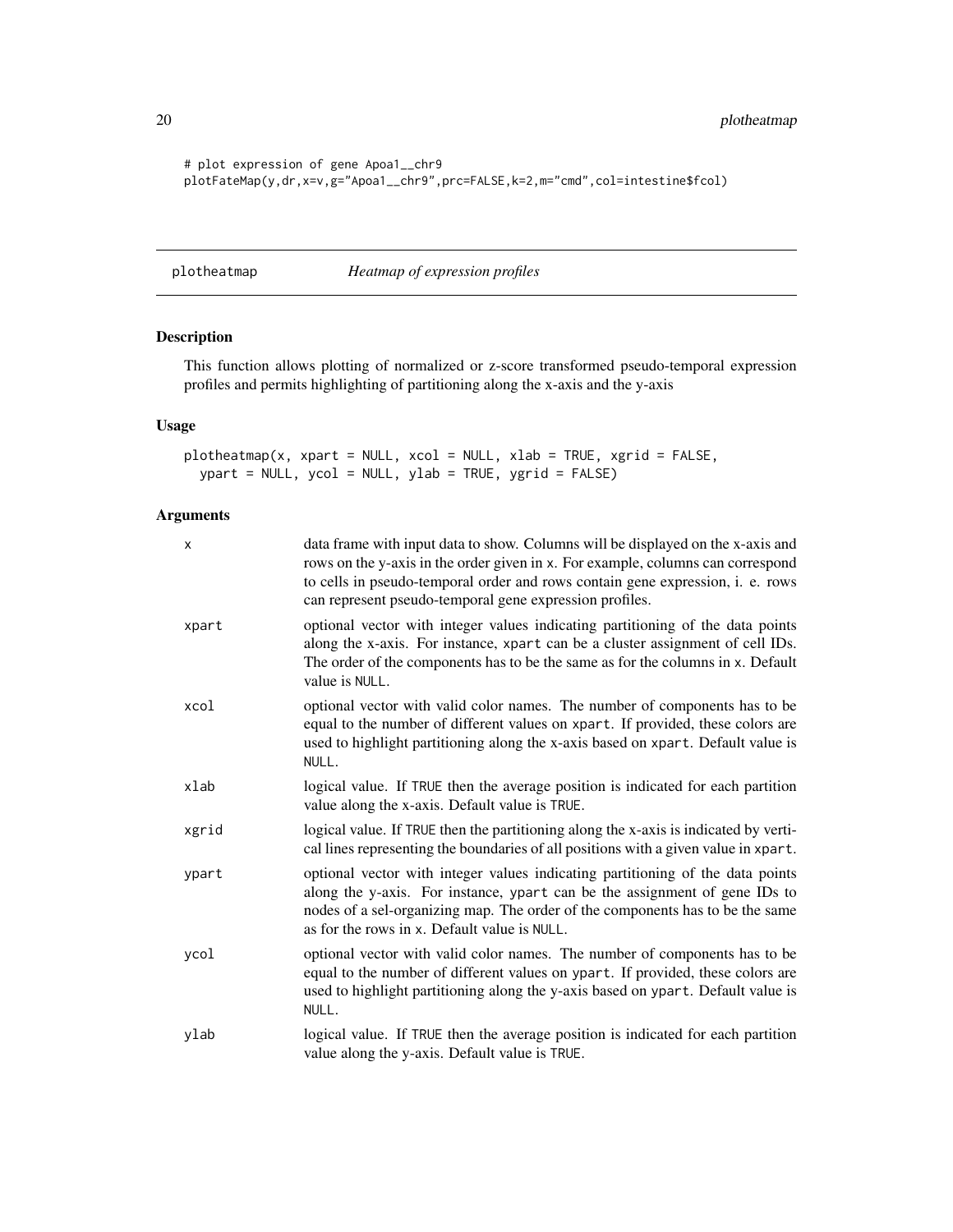#### <span id="page-20-0"></span>prcurve 21

ygrid logical value. If TRUE then the partitioning along the y-axis is indicated by horizontal lines representing the boundaries of all positions with a given value in ypart.

#### Value

None

# Examples

```
x <- intestine$x
y <- intestine$y
v <- intestine$v
fcol <- intestine$col
tar < c(6, 9, 13)fb <- fateBias(x,y,tar,z=NULL,minnr=5,minnrh=10,nbfactor=5,use.dist=FALSE,seed=NULL,nbtree=NULL)
dr <- compdr(x,z=NULL,m="cmd",k=2,lle.n=30,dm.sigma=1000,dm.distance="euclidean",tsne.perplexity=30)
pr <- prcurve(y,fb,dr,k=2,m="cmd",trthr=0.4,start=NULL)
n <- pr$trc[["t6"]]
fs <- filterset(v,n,minexpr=2,minnumber=1)
s1d <- getsom(fs,nb=1000,k=5,locreg=TRUE,alpha=.5)
ps <- procsom(s1d,corthr=.85,minsom=3)
plotheatmap(ps$all.e,xpart=y[n],xcol=fcol,ypart=ps$nodes,xgrid=FALSE,ygrid=TRUE,xlab=FALSE)
```

|  |  | prcurve |  |
|--|--|---------|--|
|  |  |         |  |

*Computation of a principal curve for a given dimensional reduction representation*

#### Description

This function computes a principal curve for a given dimensional reduction representation which is specified by component names of an object returned by compdr using the **princurve** package.

#### Usage

 $prcurve(y, fb, dr, k = 2, m = "cmd", trthr = NULL, start = NULL, ...)$ 

| ۷  | clustering partition. A vector with an integer cluster number for each cell. The<br>order of the cells has to be the same as for the columns of x. |
|----|----------------------------------------------------------------------------------------------------------------------------------------------------|
| fh | fateBias object returned by the function fateBias.                                                                                                 |
| dr | list of dimensional reduction representations returned by the function compdr.                                                                     |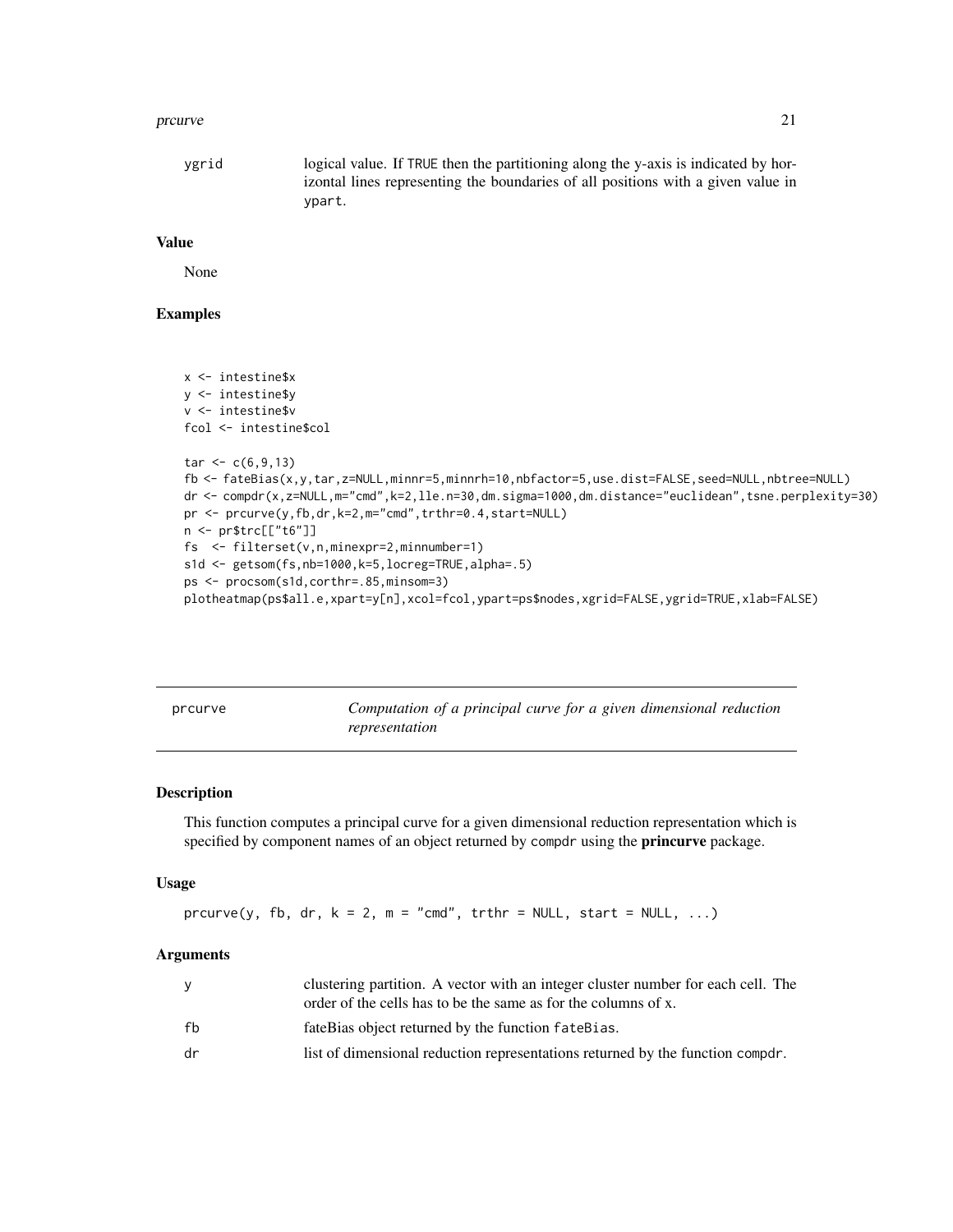| k     | integer number for the dimension to be used. This dimension has to be present<br>in dr. Default value is 2.                                                                                                                                                                                                                                                                                                                                                                                                                                                                                                                                                                                                                |
|-------|----------------------------------------------------------------------------------------------------------------------------------------------------------------------------------------------------------------------------------------------------------------------------------------------------------------------------------------------------------------------------------------------------------------------------------------------------------------------------------------------------------------------------------------------------------------------------------------------------------------------------------------------------------------------------------------------------------------------------|
| m     | name of the dimensional reduction algorithms to be used for the principal curve<br>computation. One of 11e, cmd, dm, tsne. Default value is cmd. Has to be a<br>component of dr, i.e. previously computed by compdr.                                                                                                                                                                                                                                                                                                                                                                                                                                                                                                       |
| trthr | real value representing the threshold of the fraction of random forest votes re-<br>quired for the inclusion of a given cell for the computation of the principal curve.<br>If NULL then only cells with a significant bias $>1$ are included for each trajectory.<br>The bias is computed as the ratio of the number of votes for a trajectory and the<br>number of votes for the trajectory with the second largest number of votes. By<br>this means only the trajectory with the largest number of votes will receive a bias<br>>1. The siginificance is computed based on counting statistics on the difference<br>in the number of votes. A significant bias requires a p-value $< 0.05$ . Default<br>value is NULL. |
| start | integer number representing a specified starting cluster number for all trajecto-<br>ries, i. e. a common progenitor cluster. The argument is optional. Default value<br>is NULL.                                                                                                                                                                                                                                                                                                                                                                                                                                                                                                                                          |
| .     | additional arguments to be passed to the low level function principal_curve.                                                                                                                                                                                                                                                                                                                                                                                                                                                                                                                                                                                                                                               |
|       |                                                                                                                                                                                                                                                                                                                                                                                                                                                                                                                                                                                                                                                                                                                            |

# Details

The function computes a principal curve for each differentiation trajectory by considering only cells that are assigned to the trajectory with a significant fate bias >1 or at least trthr of the random forest votes, respectively.

For simulateneous computation and plotting of the principal curve, see function plotFateMap.

# Value

A list of the following two components:

| pr  | A list of principal curve objects produced by the principal curve function<br>from the <b>princurve</b> package. Each component corresponds to one differentia- |
|-----|-----------------------------------------------------------------------------------------------------------------------------------------------------------------|
|     | tion trajectory giving rise to one of the target clusters from the fb object.                                                                                   |
| trc | A list of ordered cell IDs for each trajectory in pr.                                                                                                           |

# Examples

x <- intestine\$x y <- intestine\$y  $tar < -c(6, 9, 13)$ fb <- fateBias(x,y,tar,z=NULL,minnr=5,minnrh=10,nbfactor=5,use.dist=FALSE,seed=NULL,nbtree=NULL) dr <- compdr(x,z=NULL,m="cmd",k=2,lle.n=30,dm.sigma=1000,dm.distance="euclidean",tsne.perplexity=30) pr <- prcurve(y,fb,dr,k=2,m="cmd",trthr=0.25,start=NULL)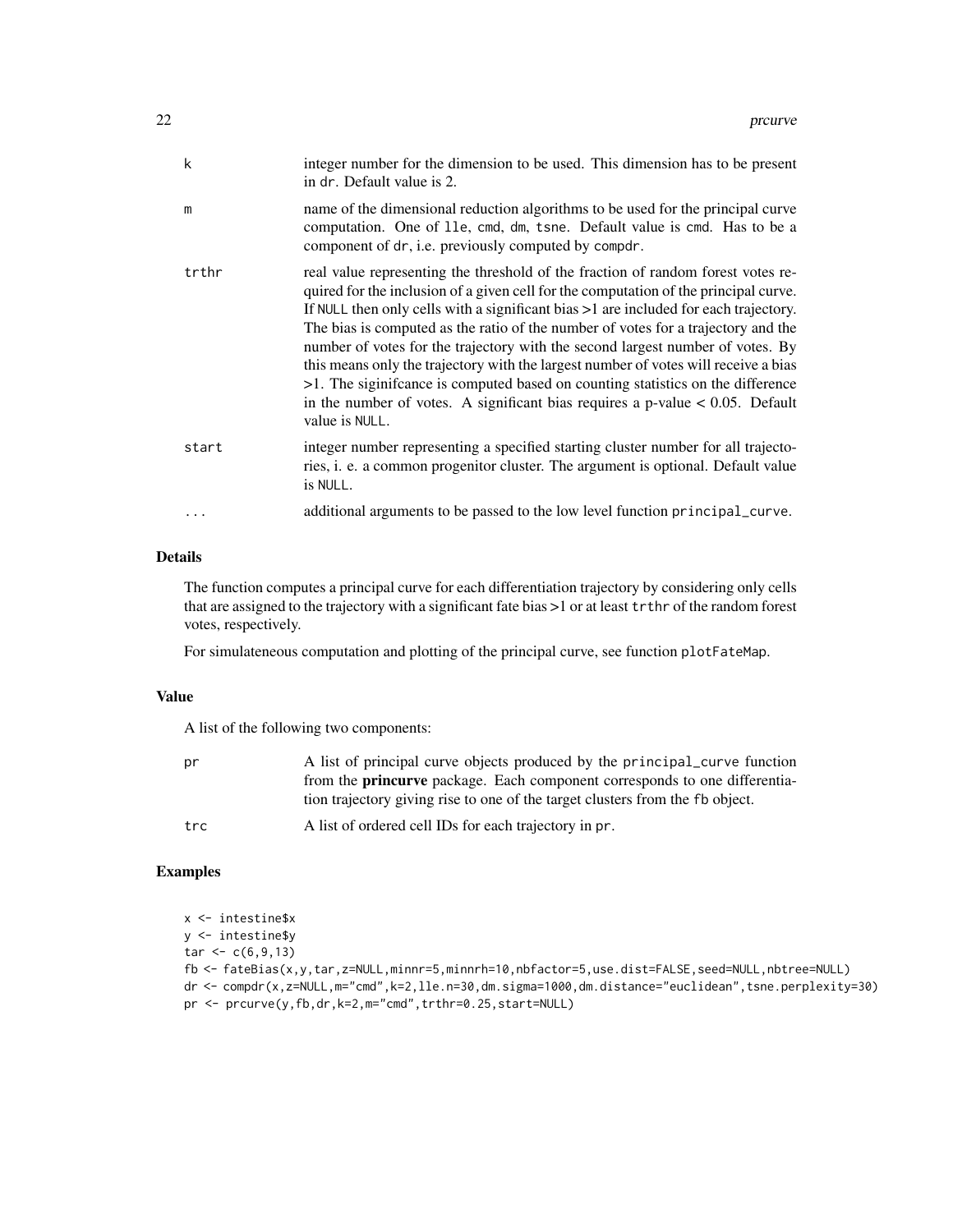<span id="page-22-0"></span>procsom *Processing of self-organizing maps for pseudo-temporal expression profiles*

# Description

This function processes the self-organizing maps produced by the function getsom.

# Usage

```
procosom(s1d, corthr = 0.85, minsom = 3)
```
# Arguments

| s <sub>1d</sub> | output of function getsom                                                                                                                                                                                                                                                                                                                                                                   |
|-----------------|---------------------------------------------------------------------------------------------------------------------------------------------------------------------------------------------------------------------------------------------------------------------------------------------------------------------------------------------------------------------------------------------|
| corthr          | correlation threshold, i. e. a real number between 0 and 1. The z-score of the<br>average normalized pseudo-temporal expression profiles within each node of<br>the self-organizing map is computed, and the correlation of these z-scores be-<br>tween neighbouring nodes is computed. If the correlation is greater than corthe,<br>neighbouring nodes are merged. Default value is 0.85. |
| minsom          | positive integer number. Nodes of the self-organizing map with less than minsom<br>transcripts are discarded. Default value is 3.                                                                                                                                                                                                                                                           |

# Value

A list of the following seven components:

| k       | vector of Pearson's correlation coefficient between node i and node i+1 of the<br>populated nodes of the self-organizing map.                                                                                                                |
|---------|----------------------------------------------------------------------------------------------------------------------------------------------------------------------------------------------------------------------------------------------|
| nodes   | vector with assignment of genes to nodes of the final self-organizing map (after<br>merging). Components are node numbers and component names are gene IDs.                                                                                  |
| nodes.e | data frame with average normalized pseudo-temporal expression profile for each<br>node, ordered by node number.                                                                                                                              |
| nodes.z | data frame with z-score transformed average normalized pseudo-temporal ex-<br>pression profile for each node, ordered by node number.                                                                                                        |
| all.e   | data frame with normalized pseudo-temporal expression profile for all genes in<br>the self-organizing map, ordered by node number.                                                                                                           |
| all.z   | data frame with z-score transformed normalized pseudo-temporal expression<br>profile for all genes in the self-organizing map, ordered by node number.                                                                                       |
| all.b   | data frame with binarized pseudo-temporal expression profile for all genes in<br>the self-organizing map, ordered by node number. Expression is 1 in cells with<br>$z$ -score $> 1$ and $-1$ in cells with z-score $< -1$ , and 0 otherwise. |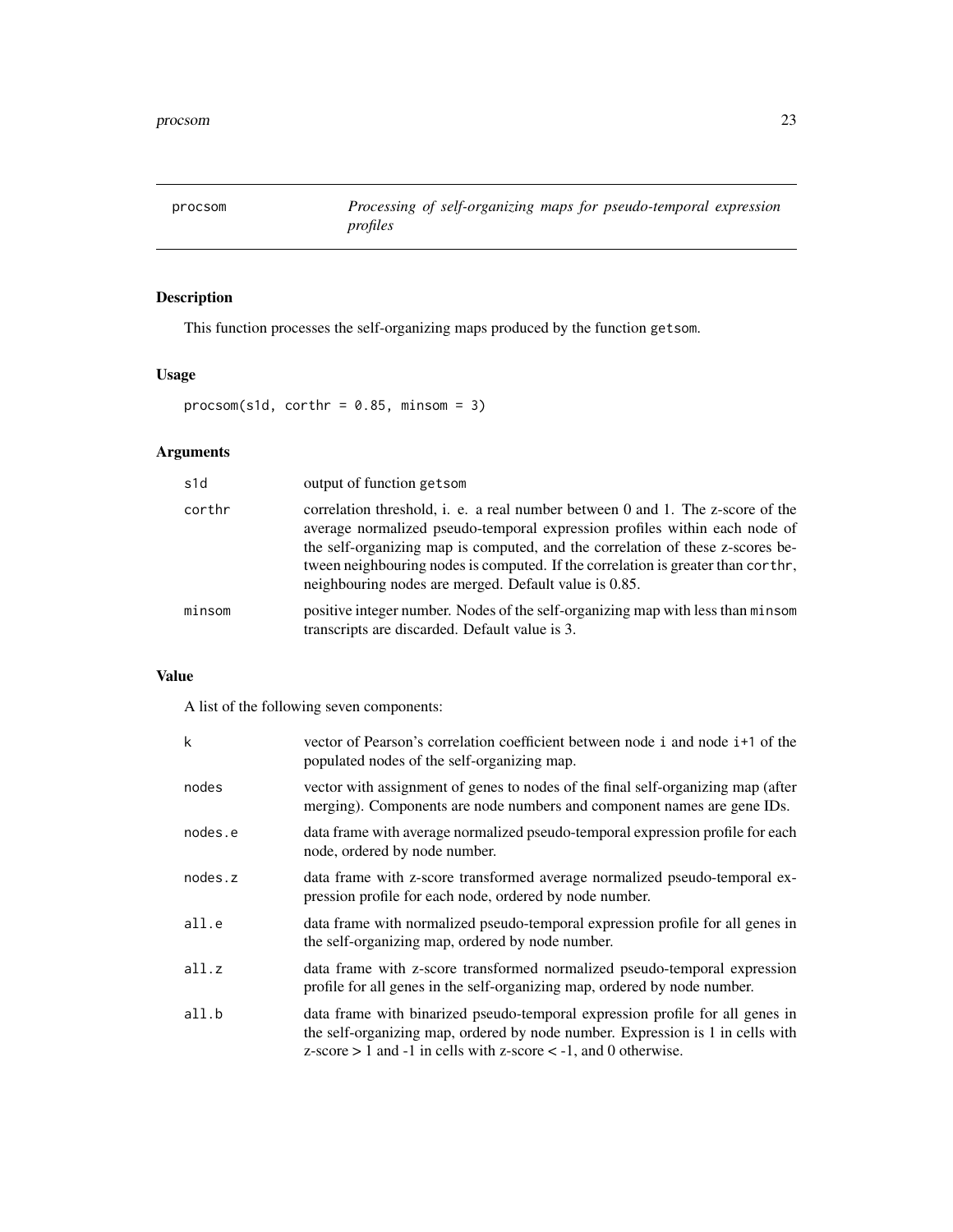# Examples

```
x <- intestine$x
y <- intestine$y
v <- intestine$v
tar < -c(6, 9, 13)fb <- fateBias(x,y,tar,z=NULL,minnr=5,minnrh=10,nbfactor=5,use.dist=FALSE,seed=NULL,nbtree=NULL)
dr <- compdr(x,z=NULL,m="cmd",k=2,lle.n=30,dm.sigma=1000,dm.distance="euclidean",tsne.perplexity=30)
pr <- prcurve(y,fb,dr,k=2,m="cmd",trthr=0.4,start=NULL)
n <- pr$trc[["t6"]]
fs <- filterset(v,n,minexpr=2,minnumber=1)
s1d <- getsom(fs,nb=1000,k=5,locreg=TRUE,alpha=.5)
ps <- procsom(s1d,corthr=.85,minsom=3)
```
reclassify *Reclassification of cells*

### Description

This function attempts to reassign additional cells in the dataset to one of the target clusters.

#### Usage

```
reclassify(x, y, tar, z = NULL, clthr = 0.75, nbfactor = 5,
 use.dist = FALSE, seed = NULL, nbtree = NULL, q = 0.9, ...)
```

| X   | expression data frame with genes as rows and cells as columns. Gene IDs should<br>be given as row names and cell IDs should be given as column names. This can<br>be a reduced expression table only including the features (genes) to be used in<br>the analysis.                                      |
|-----|---------------------------------------------------------------------------------------------------------------------------------------------------------------------------------------------------------------------------------------------------------------------------------------------------------|
| V   | clustering partition. A vector with an integer cluster number for each cell. The<br>order of the cells has to be the same as for the columns of x.                                                                                                                                                      |
| tar | vector of integers representing target cluster numbers. Each element of tar<br>corresponds to a cluster of cells committed towards a particular mature state.<br>One cluster per different cell lineage has to be given and is used as a starting<br>point for learning the differentiation trajectory. |
| z   | Matrix containing cell-to-cell distances to be used in the fate bias computation.<br>Default is NULL. In this case, a correlation-based distance is computed from $x$ by<br>$1 - \text{cor}(x)$                                                                                                         |

<span id="page-23-0"></span>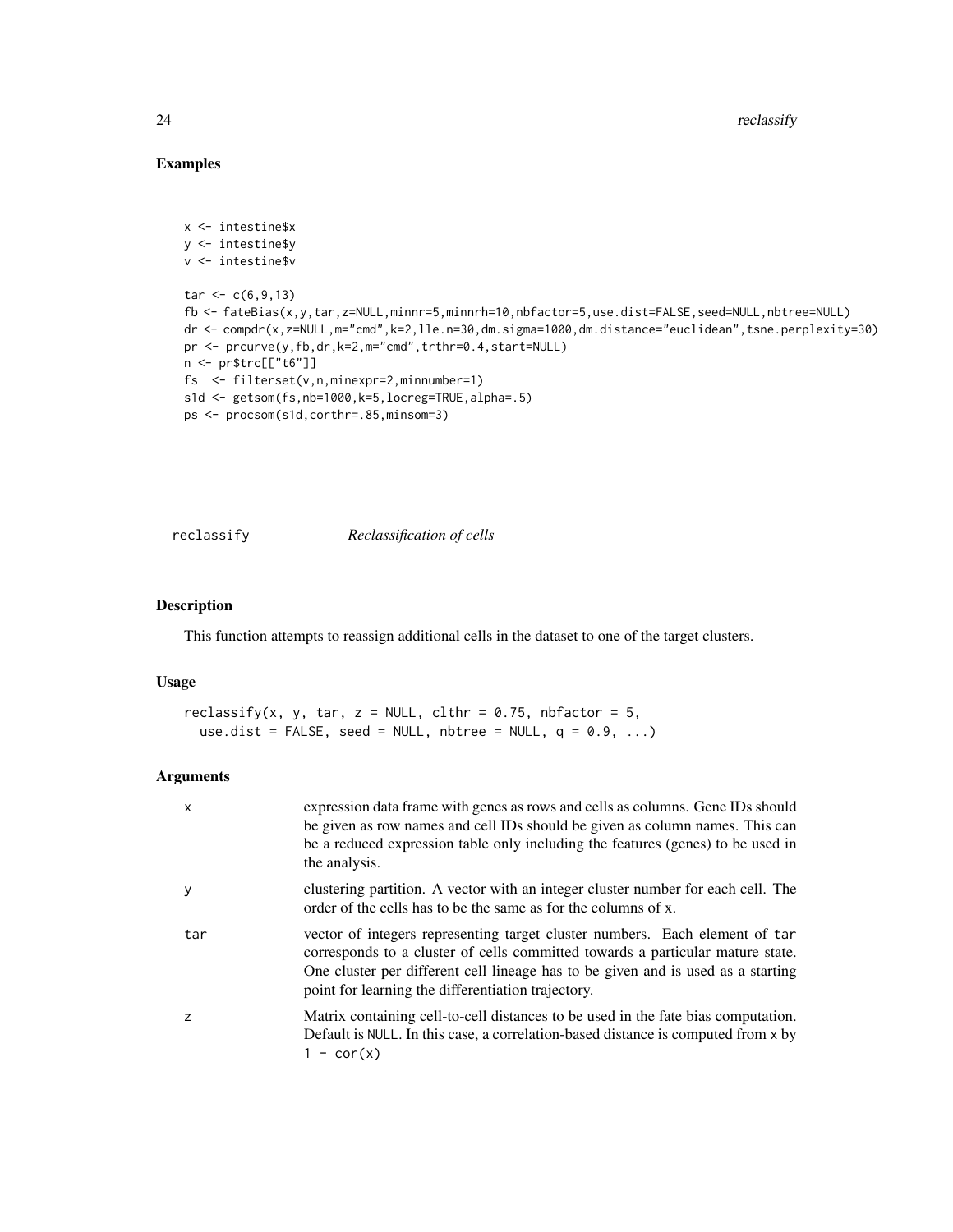#### reclassify 25

| clthr    | real number between zero and one. This is the threshold for the fraction of ran-<br>dom forest votes required to assign a cell not contained within the target clusters<br>to one of these clusters. The value of this parameter should be sufficiently high<br>to only reclassify cells with a high-confidence assignment. Default value is 0.9. |
|----------|---------------------------------------------------------------------------------------------------------------------------------------------------------------------------------------------------------------------------------------------------------------------------------------------------------------------------------------------------|
| nbfactor | positive integer number. Determines the number of trees grown for each random<br>forest. The number of trees is given by the number of columns of th training set<br>multiplied by nbfactor. Default value is 5.                                                                                                                                  |
| use.dist | logical value. If TRUE then the distance matrix is used as feature matrix ( <i>i. e.</i> z<br>if not equal to NULL and 1-cor(x) otherwise). If FALSE, gene expression values<br>in x are used. Default is FALSE.                                                                                                                                  |
| seed     | integer seed for initialization. If equal to NULL then each run will yield slightly<br>different results due to the radomness of the random forest algorithm. Default is<br><b>NULL</b>                                                                                                                                                           |
| nbtree   | integer value. If given, it specifies the number of trees for each random forest<br>explicitely. Default is NULL.                                                                                                                                                                                                                                 |
| q        | real value between zero and one. This number specifies a threshold used for<br>feature selection based on importance sampling. A reduced expression table is<br>generated containing only features with an importance larger than the q-quantile<br>for at least one of the classes (i. e. target clusters). Default value is 0.75.               |
|          | additional arguments to be passed to the low level function random Forest.                                                                                                                                                                                                                                                                        |

# Details

The function uses random forest based supervised learning to assign cells not contained in the target clusters to one of these clusters. All cells not within any of the target clusters which receive a fraction of votes larger than clthr for one of the target clusters will be reassigned to this cluster. Since this function is developed to reclassify cells only if they can be assigned with high confidence, a high value of clthr (e. g. > 0.75) should be applied.

#### Value

A list with the following three components:

| part | A vector with the revised cluster assignment for each cell in the same order as<br>in the input argument y.                                                                                               |
|------|-----------------------------------------------------------------------------------------------------------------------------------------------------------------------------------------------------------|
| rf   | The random forest object generated for the reclassification, with enabled impor-<br>tance sampling (see <b>randomForest</b> ).                                                                            |
| xf   | A filtered expression table with features extracted based on the important sam-<br>ples, only features with an importance larger than the q-quantile are for at least<br>one of the classes are retained. |

# Examples

```
x <- intestine$x
y <- intestine$y
tar < c(6, 9, 13)rc <- reclassify(x,y,tar,z=NULL,nbfactor=5,use.dist=FALSE,seed=NULL,nbtree=NULL,q=.9)
```